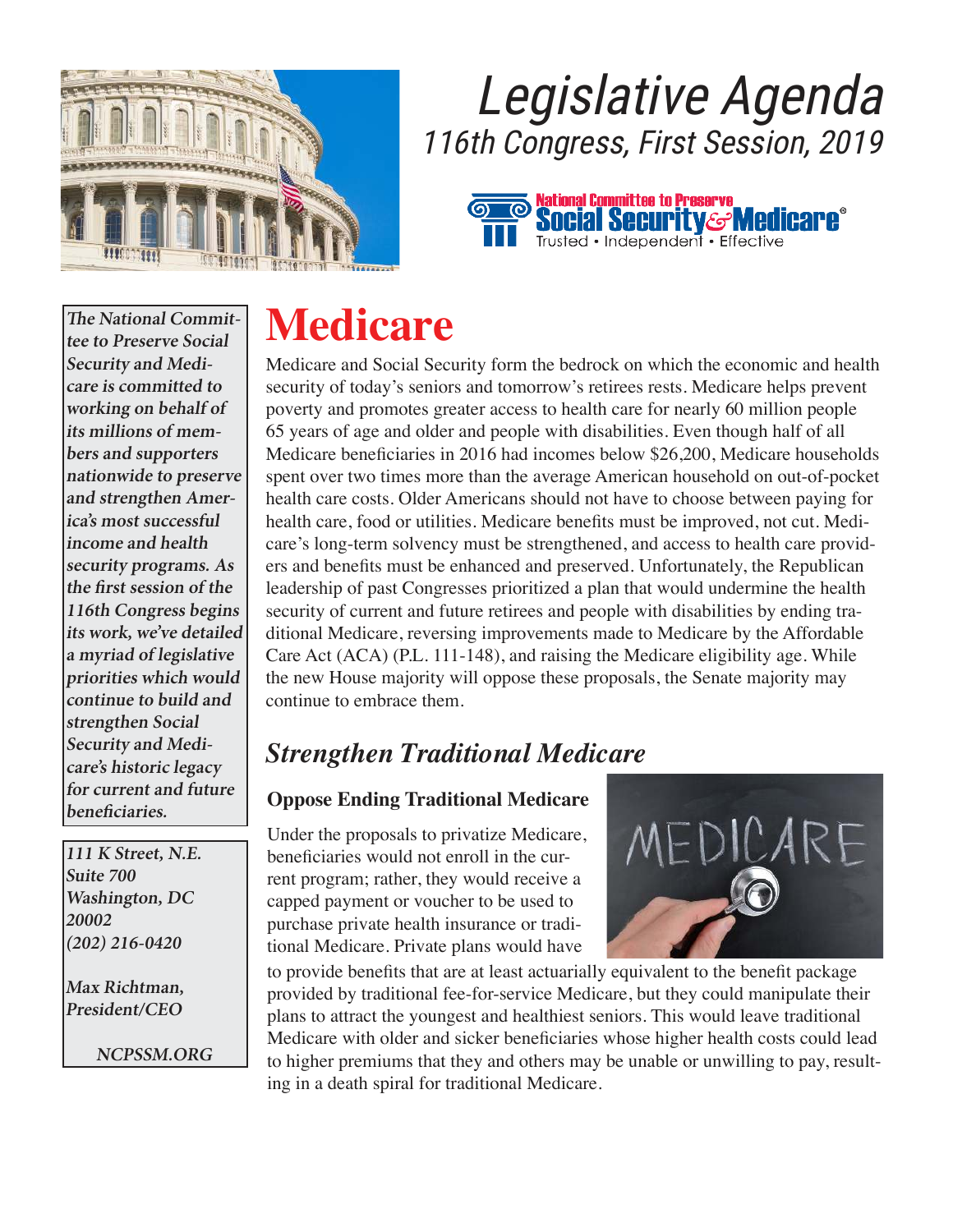In addition, there is no public policy justification for privatizing Medicare because the traditional program is more efficient than private insurance, mainly because it does not spend large sums on overhead and marketing and is not driven by profit motives.

#### **Oppose Repealing Medicare Improvements in the ACA**

On December 14, 2018, federal district judge Reed O'Connor ruled in Texas v. US that the Affordable Care Act is unconstitutional. If the decision is upheld by higher courts, Medicare benefit improvements in the ACA would be eliminated, including closing the Medicare Part D prescription drug coverage gap, known as the "donut hole;" preventive benefits and annual wellness exams with no deductibles or copayments; and improvements in the quality of care beneficiaries receive. In addition, Medicare cost savings achieved in the ACA – cutting waste, fraud and abuse, eliminating taxpayer handouts to insurance companies who offer private Medicare plans and slowing the rate of increase in payments to some providers – would be eliminated. As a result, the exhaustion of reserves held in Medicare's Part A Trust Fund will be accelerated. Congress must reenact the Medicare provisions in the ACA if higher courts uphold the 2018 decision in Texas v. US.

#### **Oppose Raising the Medicare Eligibility Age from 65 to 67**

Raising the eligibility age, coupled with repealing the ACA, would increase costs for millions of older Americans. Without the guarantees in the ACA, such as requiring insurance companies to cover people with pre-existing medical conditions and limiting age rating, it would be very difficult and expensive for people 65 and 66 to purchase private insurance. Raising the eligibility age would also increase costs for Medicare as younger, healthier people are eliminated from the risk pool and costs are spread across an older, lesshealthy population.

### *Strengthen Traditional Medicare*

#### **Build on the Affordable Care Act and Medicare**

Provisions in the ACA have already resulted in additional years of solvency for the Medicare program. Accountable Care Organizations and medical homes, which improve care for beneficiaries with multiple chronic conditions including Alzheimer's disease, are strategies that contain costs and promote access to high-quality care.

#### **Combat Waste, Fraud and Abuse**



The ACA expands initiatives to reduce improper payments, with an emphasis on preventing incorrect claims before they are made. This helps to avoid the costlier process of attempting to claw back payments from hundreds and thousands of providers. Adequate funding will ensure effective implementation of these initiatives.

#### **Oppose Further Means Testing of Part B and Part D Premiums**

Medicare beneficiaries with incomes above \$85,000 for individuals and \$170,000 for couples are paying higher Part B and D premiums due to provisions in the Medicare Modernization Act of 2003 (MMA) and the Affordable Care Act (ACA). In addition, beginning in 2018, beneficiaries with incomes above \$133,500 are paying higher premium subsidies than the previous amount due to a provision in the Medicare Access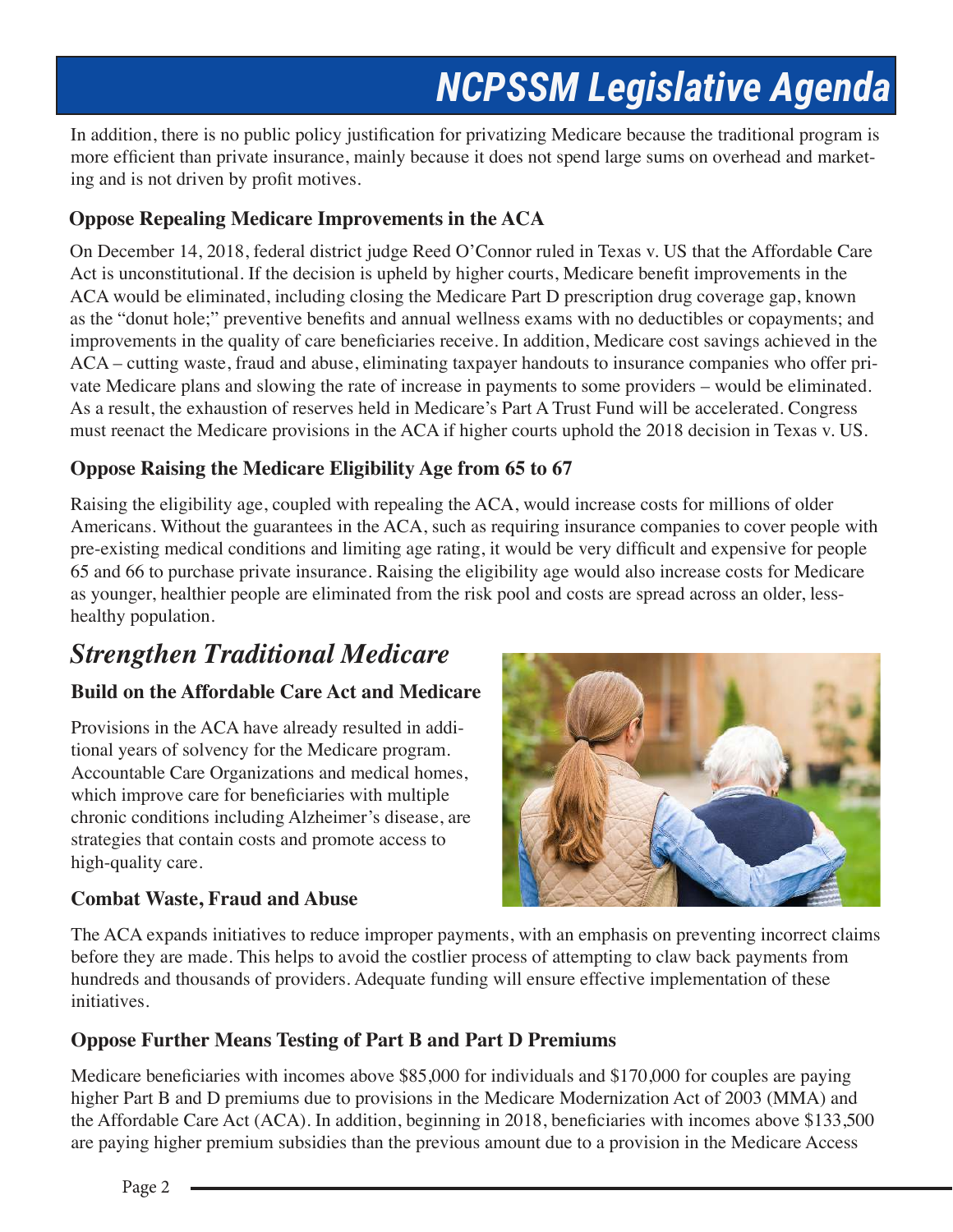and CHIP Reauthorization Act (MACRA) of 2015 (P.L. 114–10). And starting in 2019, individuals with incomes above \$500,000 and couples with incomes above \$750,000 are paying a higher share of their Medicare premiums due to a provision in the Bipartisan Budget Act of 2018 (P.L. 115-123).

The income thresholds for income-related premiums are frozen under current law through 2019, meaning a greater proportion of beneficiaries are affected each year as incomes rise and more people cross the threshold. The number of Medicare beneficiaries subjected to higher premiums increased from 3.5 percent in 2011 to 6.6 percent in 2017. Under current law, the thresholds will be indexed to price inflation beginning in 2020 except for the top-level income thresholds of \$500,000/\$750,000, which are frozen until 2028. This means that more higher-income beneficiaries will be paying the top premiums each year. Means testing can also increase costs for middle-and lower-income seniors if higher-income seniors, who are often younger and healthier, are driven away from Medicare by increased cost sharing. This would undermine the success with this important social insurance program.

#### **Oppose Administration Efforts to Undermine the Traditional Program**

The Centers for Medicare and Medicaid Services (CMS) actively undermined the traditional Medicare program during the 2018 open enrollment campaign. CMS' open enrollment educational materials and programs were incomplete and biased toward Medicare Advantage (MA) often failing to even mention traditional Medicare.

The National Committee strongly believes that Medicare beneficiaries need better and unbiased information to make more informed decisions about their health care coverage options.

#### **Extend Medicare Part B Hold Harmless Protections to All Beneficiaries**

The Medicare "hold harmless" provision protects Social Security benefits from being reduced if there is no cost-of-living adjustment (COLA) or the COLA is not large enough to cover the increase in the Part B premium. However, about 30 percent of beneficiaries are not protected by the hold harmless provision. They include Medicare Part B beneficiaries new to Medicare, current enrollees who do not have the Part B premium withheld from their Social Security benefit and higher-income beneficiaries

*As a matter of equity, the Medicare Part B hold harmless should be extended to all beneficiaries.*

(incomes exceeding \$85,000 for an individual and \$170,000 for a couple). State Medicaid programs – that pay the Part B premiums for low-income beneficiaries dually eligible for Medicare and Medicaid – are also not protected. As a matter of equity, the Medicare Part B hold harmless should be extended to all beneficiaries.

#### **Reduce the Late Enrollment Penalty**

Beneficiaries who do not sign up for Part B when first eligible, or who have a break in coverage, may have to pay a late enrollment penalty, which is a 10 percent increase in the standard Part B premium for each 12-month non-covered period. The penalty is not applicable to beneficiaries who have health insurance through their own or a spouse's current employer.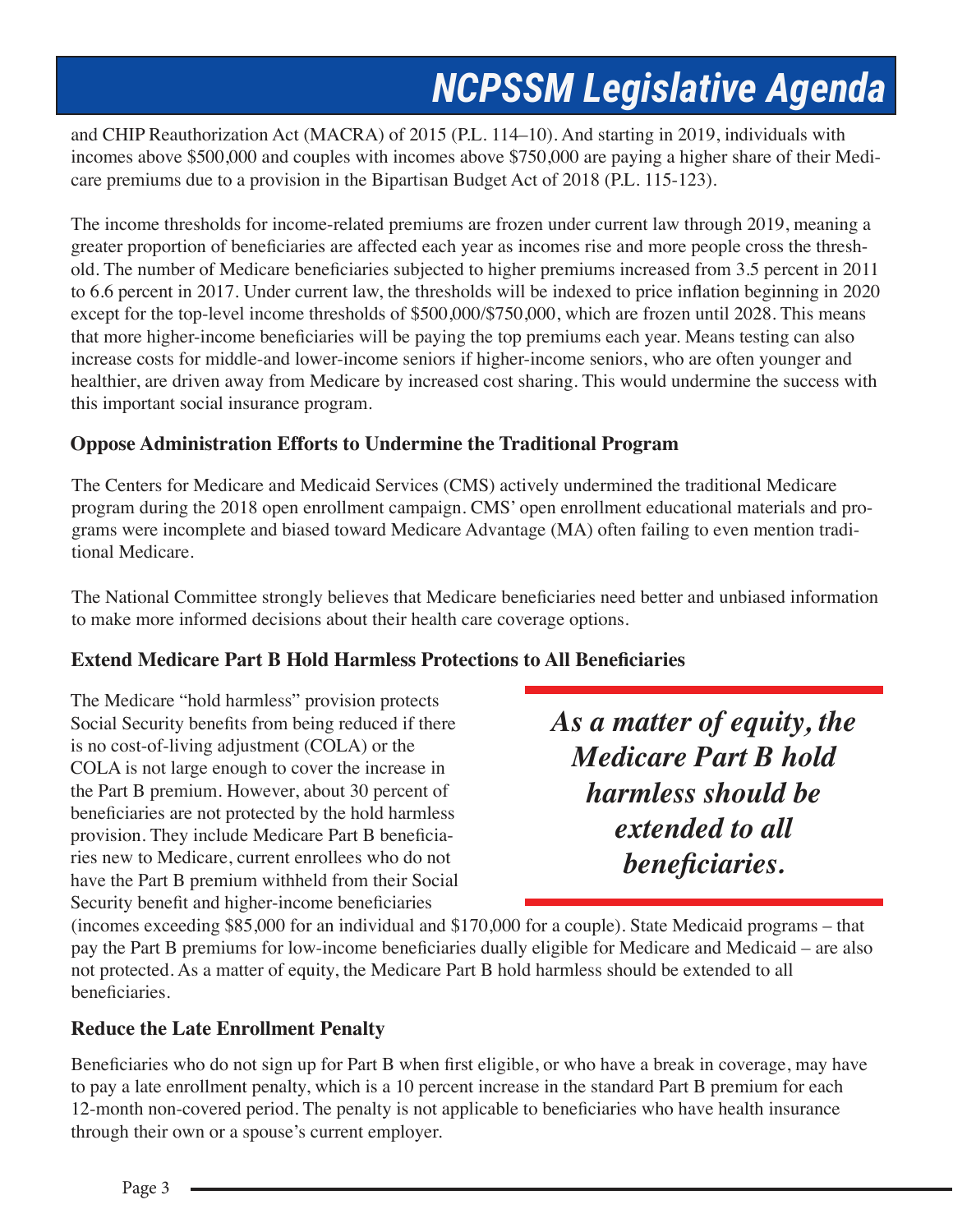Unlike individuals who claim Social Security benefits by age 65, individuals who defer Social Security benefits are not automatically enrolled in Medicare when they first become eligible at age 65. If they fail to enroll in Medicare during their initial enrollment period – the three months before they turn 65, the month they turn 65 and the following three months – they may be subject to permanently higher Part B premiums with no upper limit due to the late enrollment penalty.

The National Committee believes the penalty is too severe. To mitigate the penalty, individuals delaying Part B enrollment should be treated like those who delay Part A enrollment for at least 12 months beyond their initial enrollment period. In other words, late enrollees should be subject to a 10 percent premium surcharge regardless of the length of the delay, but the surcharge should only apply for a period equal to twice the number of years (i.e., 12-month periods) during which the late enrollee delays their enrollment.

#### **Coordinate Enrollment Periods with Private Plans**

Align the Medicare fee-for-service General Enrollment Period with the Annual Enrollment Period for Medicare Advantage (Part C) and Part D prescription drug plans.

#### **Eliminate Coverage Gaps Due to Delayed Coverage Start Dates**

There is a seven-month Initial Enrollment Period (IEP) for Medicare – three months before your 65th birthday, with coverage effective on the first day of the month you turn 65; the month you turn 65, with coverage effective the first day of the month after your birthday; and three months after your birthday month with coverage delayed by 3-6 months from your birthday month. In the latter case, we believe the 3-6-month coverage delay should be eliminated. Instead, coverage should begin on the first day of the month after the beneficiary enrolls. Similarly, when beneficiaries enroll during the General Enrollment Period, which is from January to March each year, coverage should begin on the first day of the month after they sign up, instead of the current delay of coverage until July 1.

### *Enhance Benefits*

#### **Provide Vision, Dental and Hearing Coverage**

Medicare does not pay for routine dental care and dentures, routine vision care or eyeglasses or hearing exams and hearing aids, all services of great importance to many older people and that contribute to their high out-of-pocket health care costs. Medicare benefits should be expanded to cover vision, dental and hearing health services and equipment because they are important for healthy aging.

*Medicare benefits should be expanded to cover vision, dental and hearing health services and equipment because they are important for healthy aging.* 

#### **Enact a Catastrophic Out-of-Pocket Limit for Spending in Traditional Medicare**

There are various deductibles and copayments for Medicare-covered services. The Part A deductible and other cost-sharing are quite high. Medicare does not have a limit – a so-called "stop-loss" or catastrophic cap – on annual out-of-pocket spending. A catastrophic out-of-pocket limit on spending and a combined Part A and Part B deductible would bring Medicare more in line with large-employer plans and the Federal Employees Health Benefits Program (FEHBP). A version of this approach – Medicare Essential – would provide a new government-administered plan with a comprehensive benefit package as an alternative to traditional Medicare and Medicare Advantage. It would combine Medicare's hospital, physician and prescription drug coverage into an integrated benefit with an annual limit on out-of-pocket expenses for covered benefits.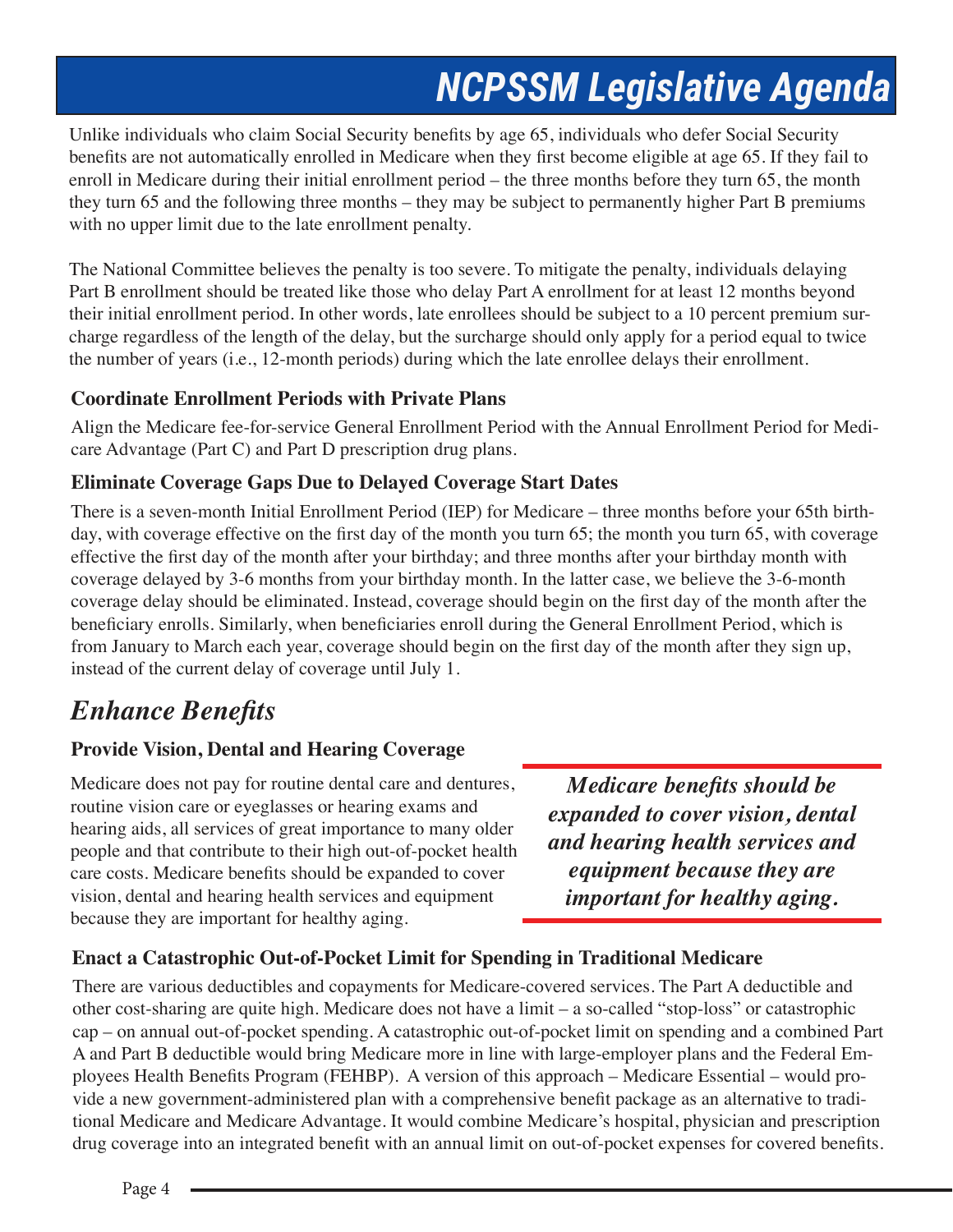#### **Count Observation Days Toward Meeting the Three-Day Rule**

Medicare beneficiaries are being denied access to Medicare's skilled nursing facility (SNF) benefit because acute care hospitals are increasingly classifying their patients as outpatients receiving observation services, rather than admitting them as inpatients. Under the Medicare statute, patients must have an inpatient hospital stay of three or more consecutive days, not counting the day of discharge, in order to meet Medicare criteria for coverage of post-acute care in a SNF. As a result, although the care received by patients in observation status is indistinguishable from the care received by inpatients, outpatients in observation who need follow-up care in a SNF do not qualify for Medicare coverage. If the "three-day" rule remains, then observation stays should be counted toward the three-day mandatory inpatient stay for Medicare coverage of SNF services. Consideration should also be given to limiting beneficiaries' payments to the lesser of inpatient or outpatient costs.

#### **Eliminate the Three-Day Rule**

Preferably, the three-day prior hospitalization requirement for SNF coverage should be eliminated, as it has been in some Medicare Advantage plans and Accountable Care Organizations. Beneficiaries may need SNF-level skilled nursing care, or physical, occupational or speech therapy without a prior inpatient hospitalization.

#### **Eliminate the 24-Month Waiting Period for Medicare Coverage for Disabled Individuals**

Individuals receiving Social Security Disability Insurance benefits are likely to need medical care and should become eligible for Medicare when they start receiving Social Security.

#### **Improve Medicare Supplemental Insurance (Medigap)**

Congress should fill Medicare coverage gaps so that supplemental private Medigap plans are no longer needed. But until that happens, lawmakers should enact legislation to remedy the following shortcomings in Medigap rules and coverage:

#### **Medigap rules currently do not require plans to guarantee issue to individuals with disabilities or to any beneficiaries outside of specified enrollment periods.**

Most Medicare beneficiaries have insurance – Medigap, Medicaid or a Medicare Advantage (MA) plan – to fill some of the coverage gaps in Medicare. Twenty-five percent of Medicare beneficiaries rely on Medigap policies to provide financial security and protection from high, unexpected out-of-pocket costs. When an individual 65 or older first enrolls in Medicare there is a six-month period during which an insurance company cannot refuse to sell that individual any Medigap policy it offers, nor can the insurance company charge that individual more than it charges someone with no health problems. Younger, disabled Medicare beneficiaries do not have this "guaranteed issue" protection, unless they live in a state that requires it. The guaranteed issue of Medigap policies should be required for individuals with disabilities who are eligible for Medicare (See section below on Improve Beneficiary Understanding).



Currently, Medicare beneficiaries who are enrolled in MA can switch back to traditional Medicare and be eligible for guaranteed issue of Medigap if they switch within a year of first enrolling in an MA plan. Congress should extend this right to guaranteed issue to all individuals who leave MA plans regardless of when they make the switch to traditional Medicare.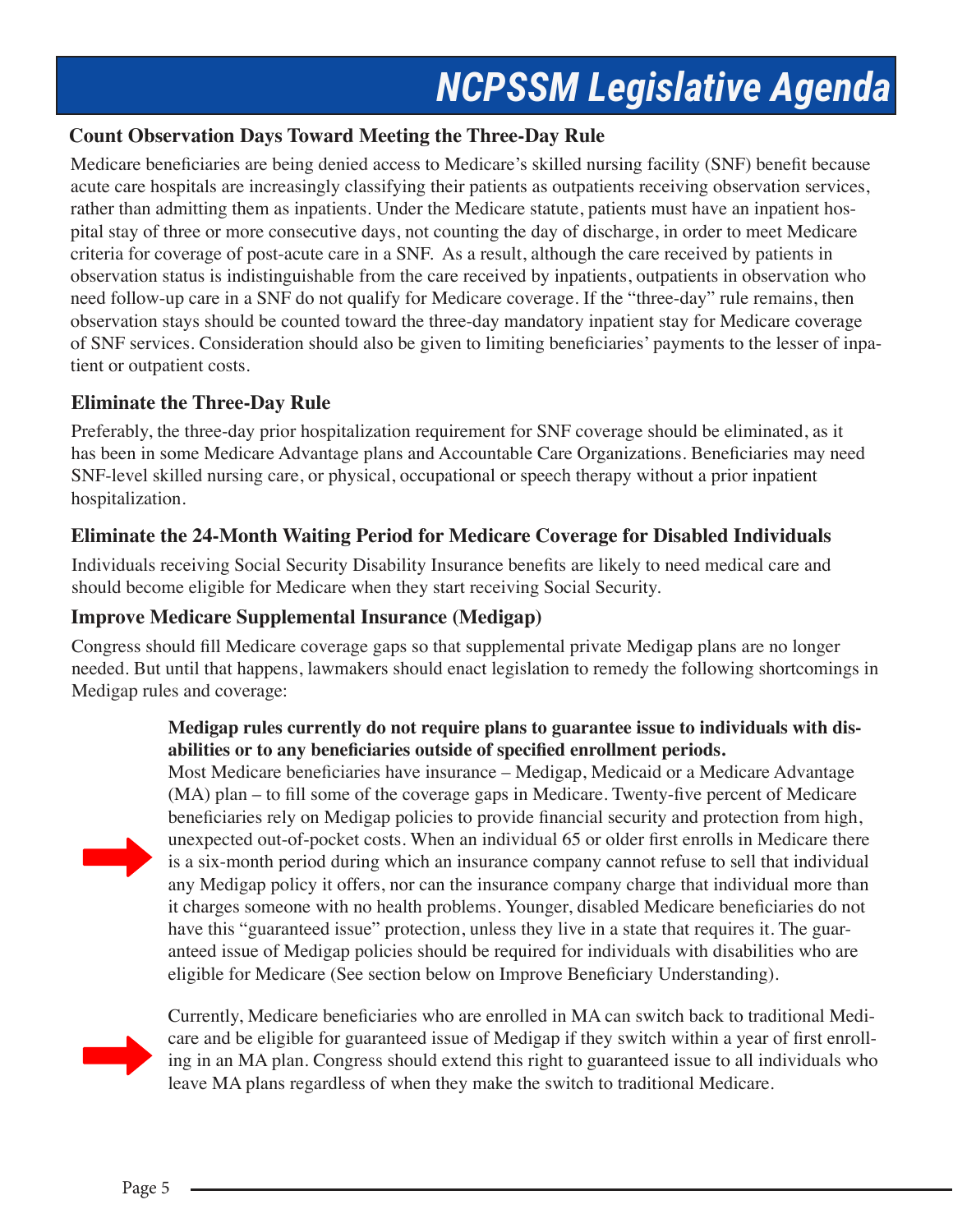

The Medicare Access and CHIP Reauthorization Act of 2015 (MACRA) (P.L. 114–10) phased out two popular Medigap plans, C and F, that cover the Part B deductible. While individuals with these plans will be able to keep them, the plans won't be able to take new enrollees. Over time, the inability to enroll younger Medicare beneficiaries will make the plans more expensive. Congress should support legislation that would create a special enrollment period where current enrollees in C or F plans can switch to other Medigap plans without consideration to any pre-existing conditions they may have.

### *Reform Part C - Medicare Advantage*

#### **Complete Payment Reductions to Private Medicare Advantage Plans**

As a result of the Medicare Modernization Act of 2003 (P.L. 108-173), the federal government was required to pay Medicare Advantage (MA) plans, which serve about 30 percent of the Medicare population, more per beneficiary than traditional Medicare for providing the same services. Despite opposition from MA plans, the ACA gradually ends the overpayments and restores legitimate competition, saving \$156 billion over 10 years. The ACA made great strides in reducing plan overpayment to Medicare plans relative to traditional Medicare for a similarly situated individuals from 114



percent – prior to passage of the ACA – down to 101 percent in 2017. However, MA plans continue to draw down larger reimbursements than they should receive by using inappropriate diagnostic coding for enrollees' medical conditions. CMS and Congress should aggressively monitor inappropriate coding so that the gains made by the ACA in making payments to plans fair will not be reversed through falsified coding practices.

#### **Expand Medicare Advantage Beneficiary Protections**

MA plans can drop health providers from their networks at any time with little notice to beneficiaries. This can be problematic for seniors, especially those with serious illnesses and/or long-term relationships with their providers.

"Medicare Advantage Participant Bill of Rights" legislation would prohibit MA plans from dropping providers without cause during the middle of the plan year, require MA plans to finalize their provider networks for the following plan year at least 60 days in advance of the annual enrollment period, and mandate increased notice to beneficiaries and providers when MA plans change their networks.

### *Reform the Medicare Part D Prescription Drug Program*

#### **Allow the Government to Negotiate Lower Medicare Part D Drug Prices**

Medicare Part D drug prices are determined through a negotiation between the private drug plans that administer the benefit and the drug manufacturer. By law, the federal government cannot negotiate Medicare drug prices.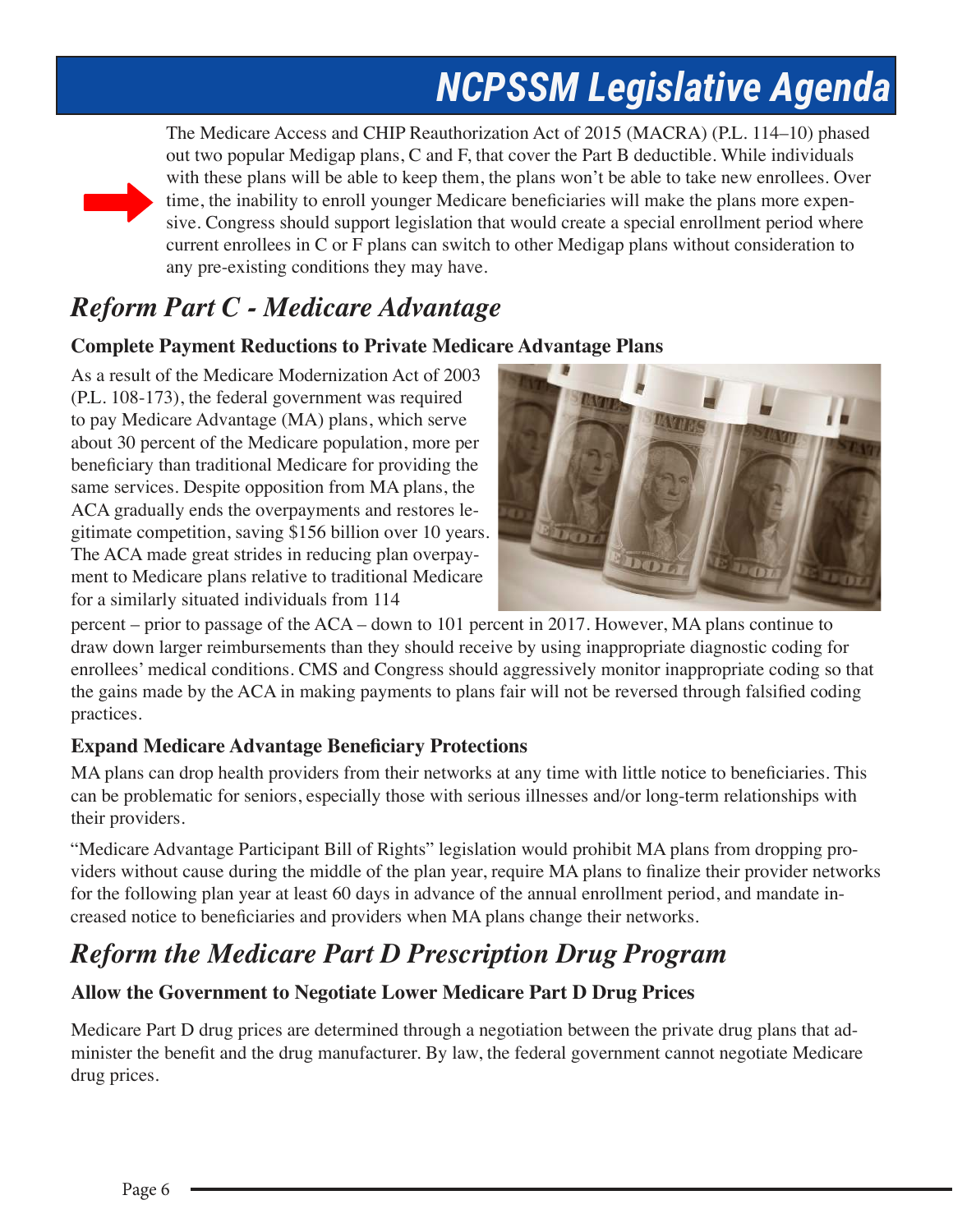The Secretary of Health and Human Services (HHS) should be the responsible authority in charge of negotiating the best price available for drugs purchased on behalf of Medicare beneficiaries, especially for those who are low-income. The Secretary should have bargaining leverage to negotiate with a manufacturer such as the discretion to include a drug on a national formulary, the ability to use a default price for a drug such as the price the Department of Veterans Affairs pays or to issue a license to a competitor to manufacturer the drug when Medicare can't secure a reasonable price.



#### **Restore Drug Rebates for Medicare-Medicaid Eligible Individuals**

Prior to creation of the Medicare Part D drug benefit, Medicaid paid the drug costs for individuals who were dually eligible for Medicare and Medicaid benefits and drug manufacturers provided the government with discounts (rebates) on drugs for this population. These practices ended after Part D went into effect.

Legislation requiring drug manufacturers to pay rebates for the drugs used by individuals who are dually eligible for Medicare and Medicaid and for people receiving the Medicare Part D Low-Income Subsidy (LIS) is needed. This is estimated to save Medicare \$121 billion over 10 years.

#### **Stop "Pay-for-Delay" Agreements that Delay Generics Entering the Market**

Some brand name drug manufacturers pay generic drug manufacturers to keep less expensive generic drugs off the market for a certain period of time. This extends the duration of profitability for the brand-name drug makers, limits beneficiaries' access to generic drugs, and reduces savings to the government. Prohibiting Pay for Delay agreements is projected to save Medicare \$11.5 billion over 10 years.

#### **Promote Faster Development of Generic/Biologic Drugs**

Providing for faster development of drugs derived from living organisms would help lower pharmaceutical costs. Under current law, brand-name biologic manufacturers receive a 12-year exclusivity period for these drugs. Lowering the period of exclusivity to seven years and prohibiting additional periods of exclusivity for brand-name biologics due to minor changes in product formulations could result in improved consumer access to safe and effective biosimilars drugs. This is estimated to save Medicare \$4.5 billion over 10 years.

#### **Improve Transparency Around Drug Price Increases**

Frequently, drug manufacturers cite research and development  $(R & D)$  costs as the reason for high prices. But lack of transparency around pricing can make it difficult for Medicare to know what is a reasonable price for a product. Legislation is needed to require manufacturers to provide information about  $R \& D$ costs, advertising, profits and other data that inform pricing decisions.

*Prohibiting Pay for Delay agreements is projected to save Medicare \$11.5 billion over 10 years.*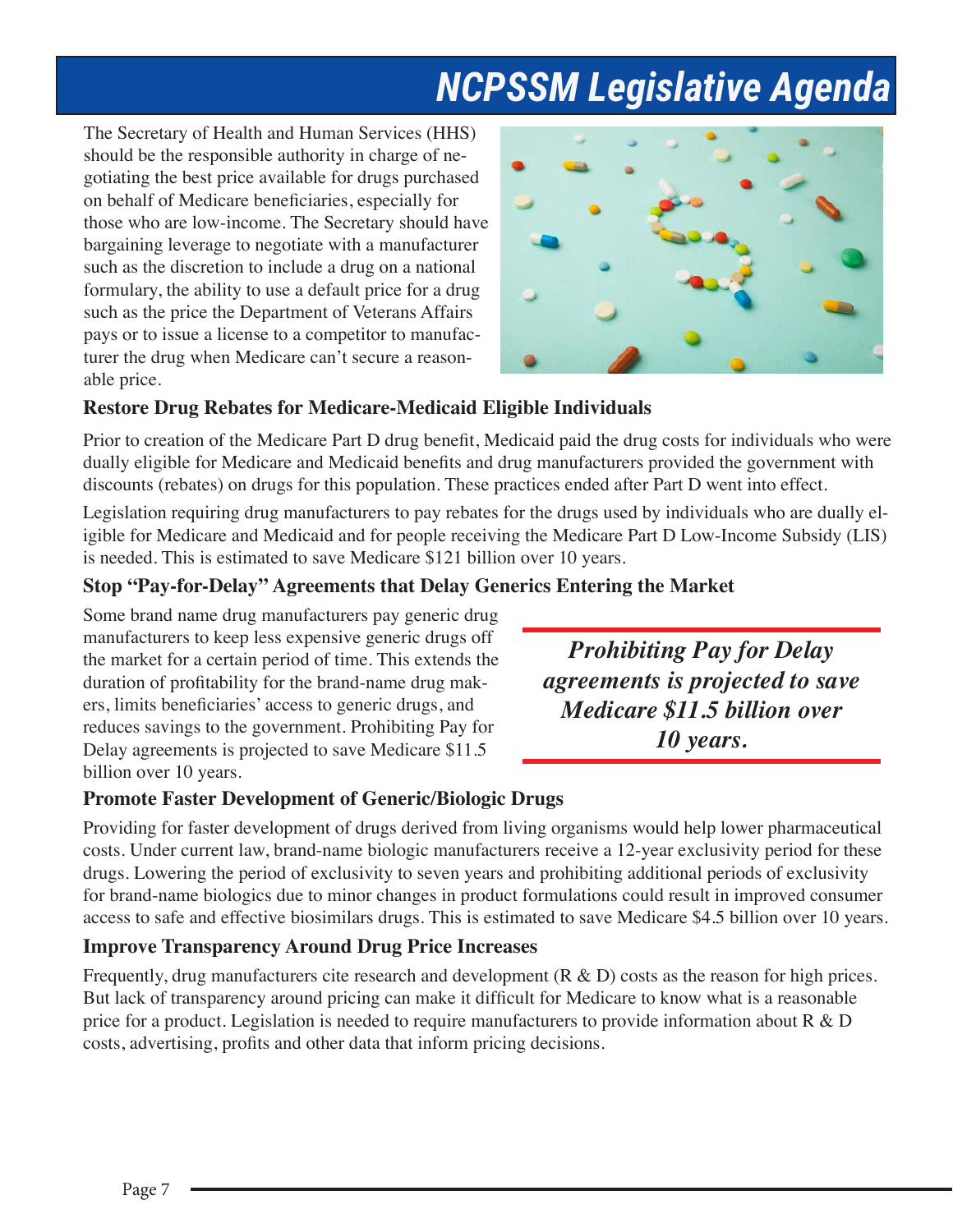#### **Retain the Part D Provisions in the Bipartisan Budget Act (BBA)**

The Bipartisan Budget Act (P.L. 115-123) closed the donut hole for brand drugs in 2019, one year earlier than under prior law. It also provided for higher manufacturer discounts on brand-name prescription drugs for beneficiaries who are in the coverage gap. The manufacturer discounts are included in the calculation of out-of-pocket costs that determine when a beneficiary crosses the threshold from the coverage gap into catastrophic coverage, where beneficiaries' costs are much lower. As a result, the BBA allows beneficiaries to move through the donut hole more quickly and see lower out-of-pocket costs. Reducing the share that Part D plans contribute to prescription drug costs should also lower premiums for beneficiaries and government outlays for the near term.

#### **Fix the Part D Catastrophic Cliff**

The threshold for individuals to enter the catastrophic phase of the prescription drug benefit — where beneficiary costs decline from 25 percent to just five percent — will jump from \$5,100 to \$6,350 in 2020 unless a provision in the Affordable Care Act, which lowers the threshold and expires after 2019, is extended. Legislation is needed to avoid this large jump in the threshold.

#### **Cap Out-of-Pocket Costs for Part D**

Currently, once beneficiaries enter the catastrophic phase of coverage under Part D, they are responsible for paying five percent of a drug's cost. However, with some drugs priced at several hundred thousand dollars, this can be unaffordable. Legislation is needed to cap out-of-pocket spending for Part D.

#### **Allow Drug Importation from Canada**

Pharmaceutical companies may charge U.S. consumers higher prices for medications while selling the same drugs in other countries for much less. Safe drug importation from Canada is a way to control prescription drug costs and provide needed price relief for seniors through competition.

#### **Ensure that Low-Income Seniors are Enrolled in Medicare Part D Plans Appropriate for Their Health Needs**

Financial assistance, known as the Low-Income Subsidy (LIS) or Extra Help, is provided to over 12 million



seniors with limited income and assets to help them pay for out-of-pocket drug expenses. If eligible LIS beneficiaries do not select a Part D plan on their own, they are automatically enrolled in a plan with premiums at or below the regional average. These automatic assignments may result in beneficiaries being placed into plans that do not cover all their needed medications. Improvements need to be made to the auto enrollment process to better communicate the implications of the process to beneficiaries. Additional funding is needed to improve LIS plan assignment and to counsel beneficiaries enrolling in Part D in order to take into account the medications the beneficiary is currently taking, thereby avoiding costly and life-threatening mistakes (See section below on Improve Beneficiary Comprehension).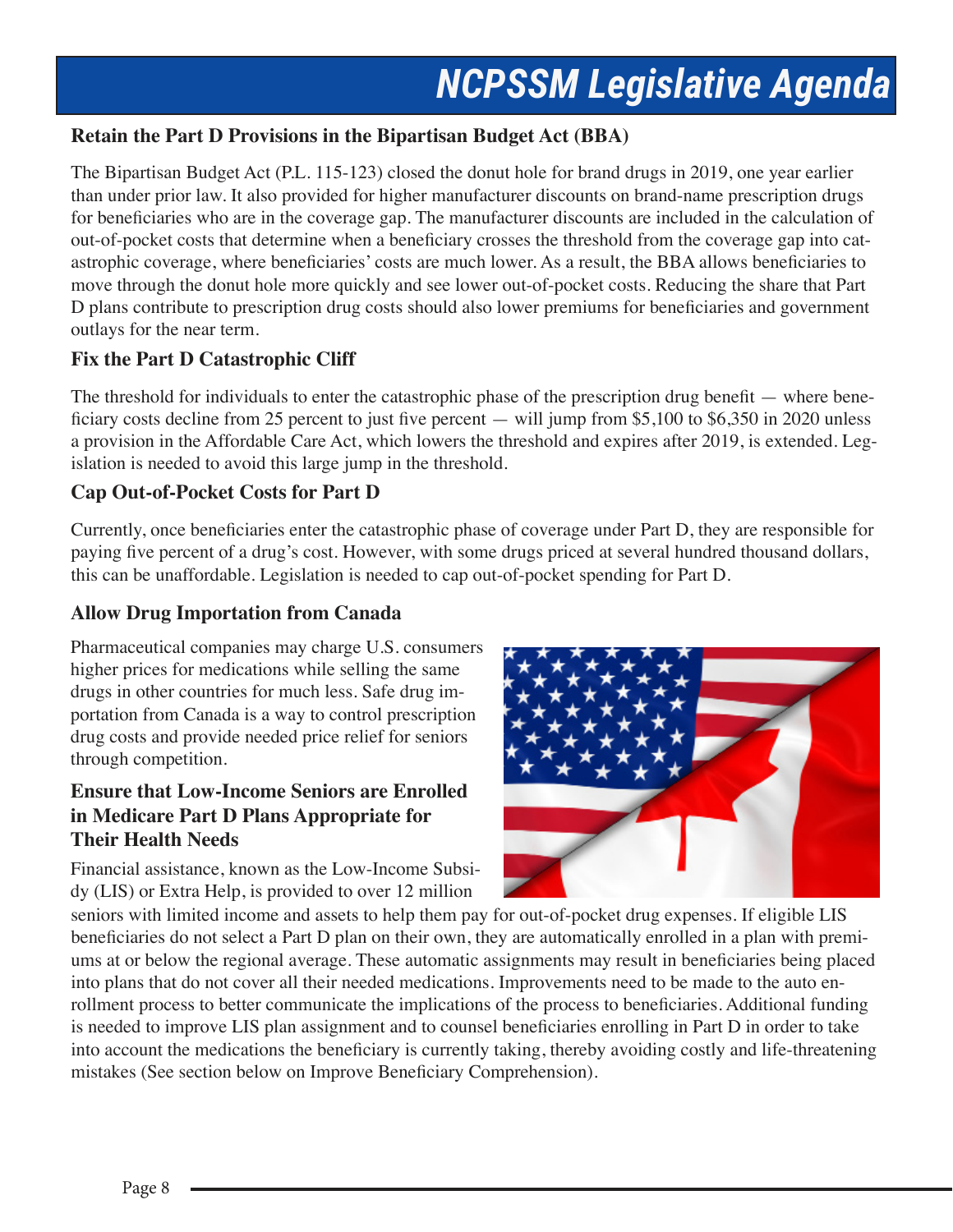#### **Eliminate the Part D Low-Income Subsidy Asset Test**

The amount of LIS assistance depends on beneficiaries' income and assets. In 2019, income is limited to \$18,210 and assets to \$14,100 annually (including burial costs) for an individual. The LIS asset test should be eliminated because it punishes low-income seniors who have accumulated modest savings for retirement.

#### **Create Transparency Around Pharmacy Benefit Managers (PBMs) that Administer Pharmacy Benefits for Medicare Prescription Drugs**

Part D plans and Medicare Advantage plans engage PBMs to administer their pharmacy benefits. PBM's duties include creating and managing formularies, processing prescription drug claims on behalf of plans, and negotiating with pharmacies and drug manufacturers. While PBMs are supposed to act in the interest of the plans they serve, conflicts of interest and lack of transparency can create perverse incentives that result in higher costs to the Medicare program and beneficiaries. There needs to be more transparency around the way PBMs operate to make sure that PBMs have incentives to base their formulary placement decisions on the best available clinical evidence, choose drugs that are cost effective for the Medicare program and pass along savings to the Medicare program and beneficiaries.

#### **Oppose Provisions in NAFTA 2.0 that would Increase Prescription Drug Costs**

During the 116th Congress, lawmakers will be asked by the Trump Administration to approve the revised North American Free Trade Agreement (NAFTA 2.0). NAFTA 2.0 contains several objectional provisions that would undermine access to affordable medicines and increase the cost paid by current and future retirees, including:

- New monopoly protections requested by pharmaceutical manufacturers.
- Forcing countries to allow "evergreen" drug patents or to issue new patent terms for new uses of old drugs.
- "Transparency" provisions that would give drug companies more opportunities and leverage to contest reimbursement amounts when government health care programs negotiate prescription drug costs with manufacturers.
- Investor-State Dispute Settlement provisions that could allow corporations to bypass domestic health care policies, potentially undermining state and federal efforts to contain the costs of prescription drugs and medical devices.

Congress should oppose NAFTA 2.0 changes to pharmaceutical patents and pricing policies that would undermine access to affordable medicines.

#### **Improve Beneficiary Understanding**

For Medicare to fulfill its promise to seniors to provide quality health care coverage, seniors must be better able to navigate it in order to maximize benefits. Recommendations include:

#### **Provide Comprehensive Notice to Individuals Aging into Medicare and Those Nearing Eligibility Because They Receive Social Security Disability Benefits**

Beneficiaries should know when and how to enroll in Medicare and what may result from delayed enrollment. Without education many individuals who have insurance such as COBRA benefits, retiree health insurance or an ACA Marketplace plan do not realize that they need to enroll in Medicare at age 65 or face severe consequences such as a coverage gap and a late enrollment penalty.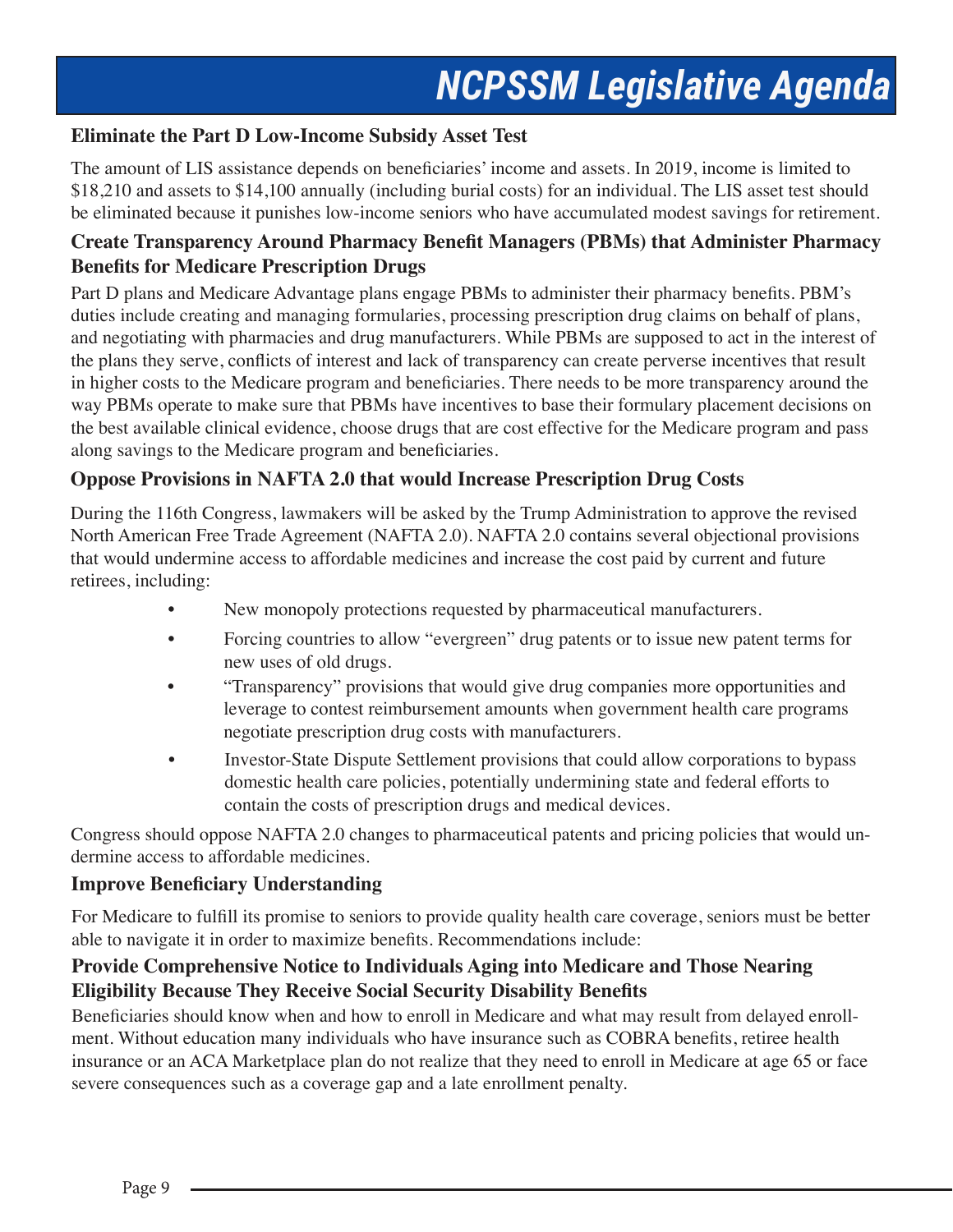#### **Provide Additional Funding for State Health Insurance Assistance Programs (SHIPs)**

SHIPs assist Medicare beneficiaries with their enrollment decisions, offering local, personalized counseling and assistance at no cost to people with Medicare and their families. They answer questions about benefits, coverage and cost sharing. They can also help beneficiaries with enrolling or leaving a Medicare Advantage Plan (like an HMO or PPO), any other Medicare health plan, or a Medicare Prescription Drug Plan (Part D).

#### **Improve the Annual Notice of Change**

Coverage notices sent annually to Part C and Part D enrollees can be improved by consumer testing and tailoring the notices to the individual beneficiary's circumstances. Beneficiaries should be told whether their plans will change in a way that will raise their costs or limit access to a product or service. For example, beneficiaries should know if a drug they use will be removed from a Part D formulary or moved to a tier with higher cost sharing.

#### **Improve the Centers for Medicare and Medicaid Services (CMS) Medigap Website to be More User Friendly**

The website should include data on plan pricing, insurer financial stability and the history of policy price increases. There are dramatic price variations in the Medigap market with little indication that a higher price improves value.

### **Medicaid and Long-Term Services and Supports**

Over 13 million Americans, the majority of whom are senior citizens, rely on long-term services and supports (LTSS) to assist them with activities of daily living such as eating, dressing, bathing and toileting. Medicaid is the main source of coverage of LTSS, and many older adults and people with disabilities depend on the program for their health care needs. Medicare coverage for these services is limited. Without a national comprehensive approach to paying for LTSS, many individuals forgo needed assistance or turn to unpaid help from family, friends and neighbors, imposing significant costs on society. As the baby boom generation ages,



Congress will need to legislate solutions to meet the rising demand for LTSS and to decrease the strain on American families and the Medicaid program.

#### **Maintain Federal Matching Support for State Medicaid Programs and the Affordable Care Act's Medicaid Expansion Proposal**

Efforts to block grant Medicaid, cap Medicaid payments on a per-beneficiary basis (per capita caps) and/or repeal the ACA's Medicaid expansion should be opposed. These policies financially hurt states and lead to states cutting services, quality and eligibility for the most vulnerable of our senior population.

#### **Provide Incentives to Encourage States That Have Not Expanded Medicaid**

Thirty-seven states and the District of Columbia have opted to expand Medicaid. Policies that encourage remaining states to expand Medicaid coverage to the ACA population should be pursued.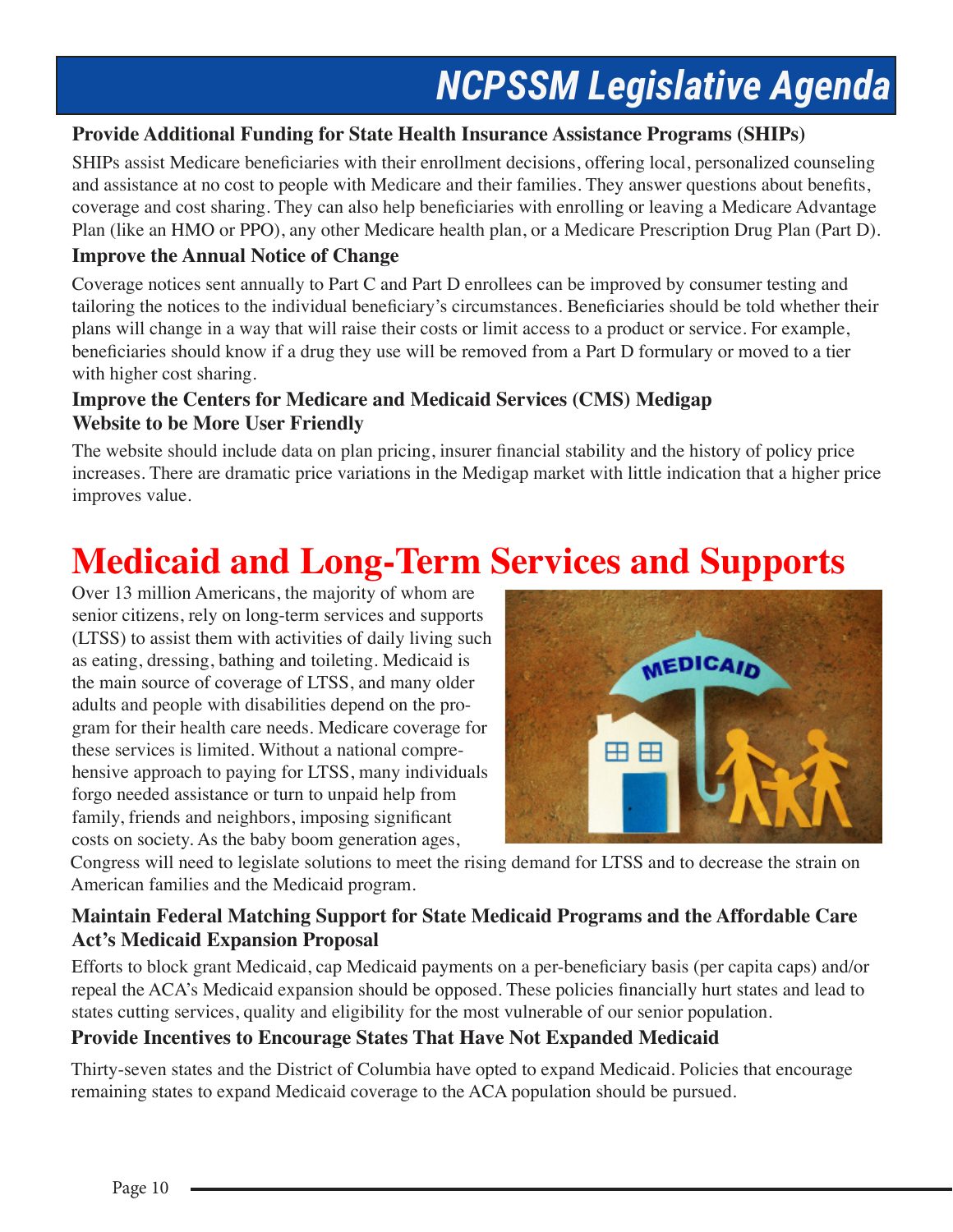#### **Develop a National Long-Term Care Insurance Program**

Individuals and families who pay for the care of patients with physical disabilities and/or cognitive impairments, including Alzheimer's disease and other dementias, need assistance in paying for that custodial care. They should not have to impoverish themselves or their spouses. Policies that impact higher-income individuals' access to Medicaid's long-term services and supports benefits should be done in the context of developing a rational long-term care program that works for individuals across income levels.

*Individuals and families who pay for the care of patients with physical disabilities and/or cognitive impairments, including Alzheimer's disease and other dementias, need assistance in paying for that custodial care.*

#### **Eliminate the "Institutional Bias" in Medicaid**

For Medicaid beneficiaries who require long-term services and supports, institutional care is usually their only option. Home- and community-based care is infrequently allowed as an alternative. The institutional bias in Medicaid should be eliminated so that more people needing long-term services and supports can receive them where they want to be – in their own homes – rather than in nursing homes.

#### **Money Follows the Person**

This is a long-term care demonstration program in Medicaid that provides grants to states to help seniors stay in their homes. It has helped nearly 90,000 people stay in their homes. The program should receive a long-term or permanent authorization.

#### **Home and Community-Based Services Spousal Impoverishment Protections**

Since Congress amended the Medicaid law in 1988, a spouse of a Medicaid beneficiary receiving institutional long-term care has been allowed to retain a certain amount of the couple's combined resources. The Affordable Care Act temporarily extended "spousal impoverishment protections" to people married to individuals receiving Medicaid home and community-based services (HCBS). Medicaid HCBS spousal impoverishment protections should receive a permanent extension.

# **Social Security**

Social Security is our nation's most important and effective income security program for American workers, retirees and their families. The 2018 Trustees Report states that Social Security is well funded, remains strong and as currently structured will be able to pay full benefits until 2034. In addition to the \$996.6 billion in income received by the program in 2017, there is \$2.89 trillion in the Social Security Trust Fund. Congress has ample time to make reasonable changes to strengthen Social Security's long-term financing and should also address the issue of benefits adequacy since a growing share of Americans depend on Social Security for all or most of their retirement income. The National Committee supports the following proposals:

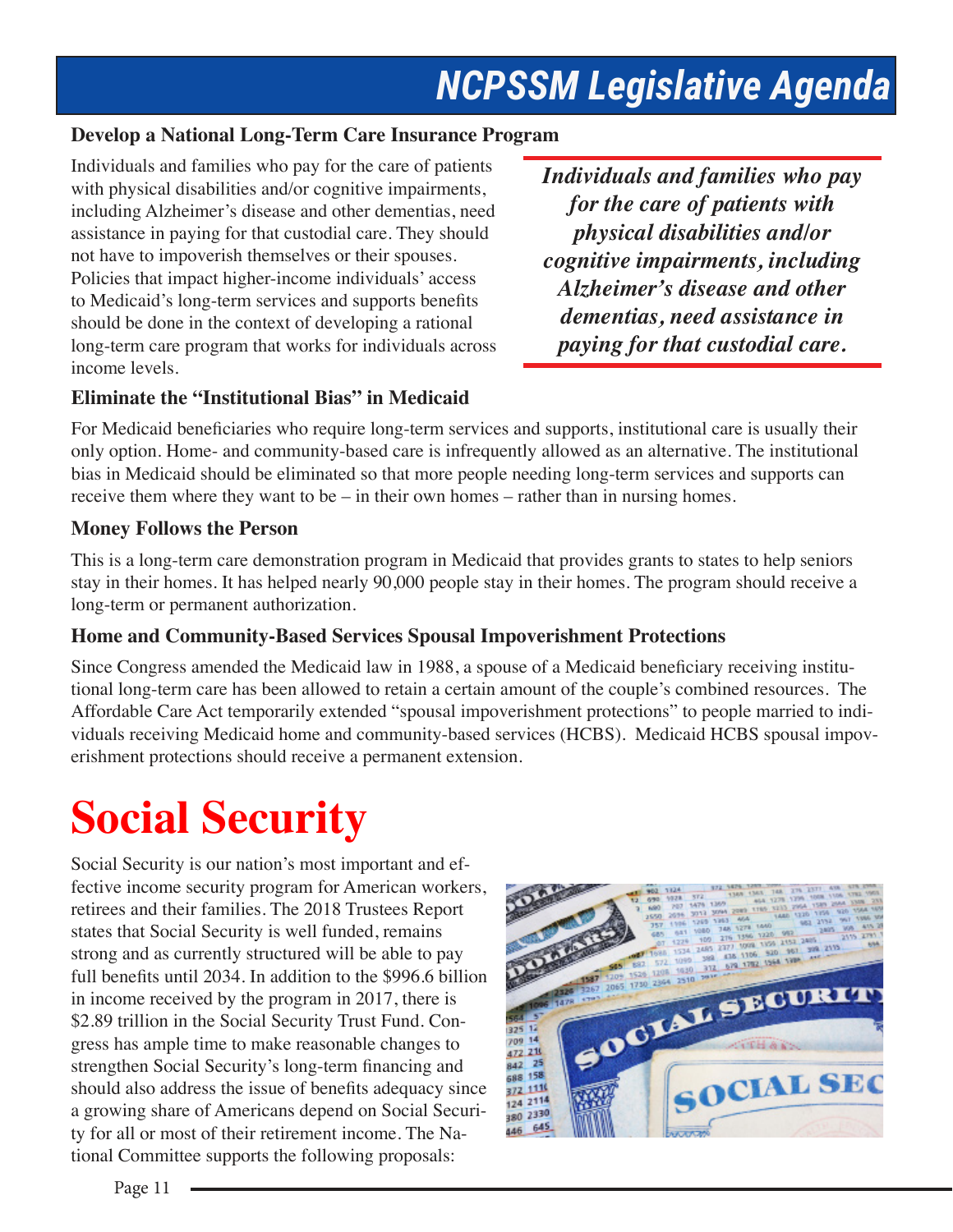### *Benefit Improvements* **Strengthen the COLA**

Future cost-of-living adjustments (COLAs) should be based on a fully-developed Consumer Price Index for the Elderly (CPI-E). We believe this index would more accurately measure the effect of inflation on the price of goods and services that are purchased by seniors than does the current CPI-W, which reflects price increases based on the purchasing patterns of urban wage earners and clerical workers.

#### **Supplemental Payment to Seniors in Lieu of COLA**

The 2019 COLA increase of 2.8 percent is inadequate and does not compensate for no COLA in 2016 and a miniscule 0.3 percent COLA in 2017. Social Security beneficiaries and veterans should be offered a onetime supplemental benefit payment equal to a 3.9 percent pay raise. The cost of the benefit payment could be offset by closing the CEO "performance pay" corporate tax loophole.

#### **Improve the Basic Benefit of All Current and Future Beneficiaries**

After years of operating under a COLA that does not reflect seniors' spending patterns and given the fact that seniors devote a higher percentage of their monthly income to meeting health care costs, all seniors need to have their rising costs offset by an across-the-board benefit increase. Women, especially, who have worked a lifetime with low pay (often the result of sex-based wage discrimination) are more financially vulnerable in retirement because they are less likely to have private pensions or discretionary income that would allow for saving. We propose an increase to the basic benefit of all current and future beneficiaries by 5 percent of the average benefit (approximately \$70 per month).

#### **Improve Survivor Benefits**

Seniors living alone are often forced into poverty because of benefit reductions stemming from the death of a spouse. Widows and widowers from low-earning or wealth-depleted households are particularly at risk of poverty. Providing a widow or widower with 75 percent of the couple's combined benefit would treat one-earner and two-earner couples more fairly and would reduce the likelihood of leaving the survivor in poverty.

#### **Provide Caregiver Credits**

Interrupting participation in the labor force to look after other family members, usually children and elderly parents or relatives, can result in a significant reduction in the amount of the caregiver's Social Security benefit. This disproportionately impacts women. When calculating an individual's Social Security benefit, caregivers should be granted imputed earnings equal to 50 percent of that year's average wage for up to as many as five years spent providing care to family members.

*Widows and widowers from low-earning or wealthdepleted households are particularly at risk of poverty.*



#### **Enhance the Special Minimum Primary Insurance Amount (PIA)**

The Special Minimum Benefit is intended to provide a slightly more generous benefit amount to individuals who work for many years in low-wage employment. The method by which this benefit amount is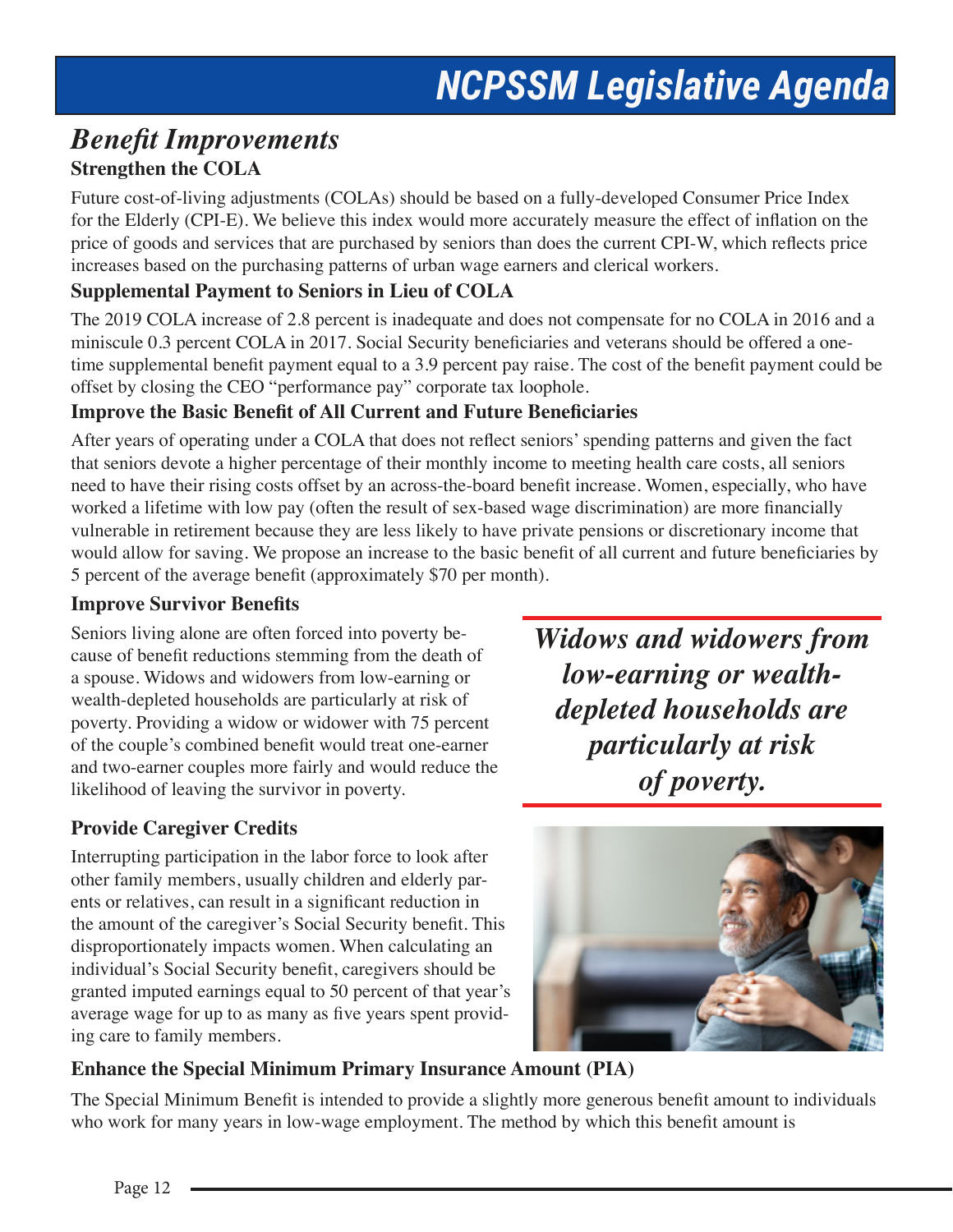calculated should be updated so that more individuals, many of them women, can qualify. This benefit should be calculated by giving individuals credit for up to ten years spent outside the workforce providing care to family members.

#### **Increase Benefits for Seniors Who Have Received Social Security for a Long Period of Time**

Seniors who live beyond the age of 85 are more likely to be financially vulnerable, even with Social Security. Additional security should be offered by increasing benefits for all beneficiaries 20 years after retirement by a uniform amount equal to five percent of the average retired worker benefit in the prior year. This proposal would be particularly helpful to women because they live longer than men and are more likely to outlive their retirement savings.

#### **Equalize Rules for Disabled Widows and Widowers**

Widows and widowers can qualify for disabled spouse's benefits beginning at age 50. They are the only disabled persons whose benefits are subject to an actuarial reduction. These individuals should receive 100 percent of their benefit without any reduction, just like disabled workers, and they should be able to qualify for disabled spouse's benefits at any age. Moreover, the seven-year application period should also be eliminated.

#### **Provide Benefit Equality for Working Widows and Widowers**

Under current law, a widow or widower's benefit is capped at the amount the deceased husband or wife would receive if he or she were still alive. If a husband or wife retires before normal retirement age, the widow or widower generally inherits the deceased spouse's early retirement reduction. The widow or widower's benefit should no longer be tethered to the reduction the deceased spouse elected to receive when he or she applied for retirement benefits. Instead, the benefit should be reduced only by the surviving spouse's own decisions about when to retire.

#### **Restore Student Benefits**

Social Security pays benefits to children until age 18, or 19 if they are still attending high school, if a working parent has died, become disabled or retired. In the past, those benefits continued until age 22 if the child was a full-time student in college or a vocational school. Congress ended post-secondary students' benefits in 1981. Restoring this benefit would help those who must defer saving for their retirement because they are assisting their children with college or vocational school expenses.



#### **Improve Benefits for Disabled Adult Children**

Adult children who become disabled before reaching age 22 should be allowed to reestablish entitlement to benefits after divorce and their benefit should be computed without regard to the family maximum. Currently, benefits for these individuals can be started again only if their marriage is annulled.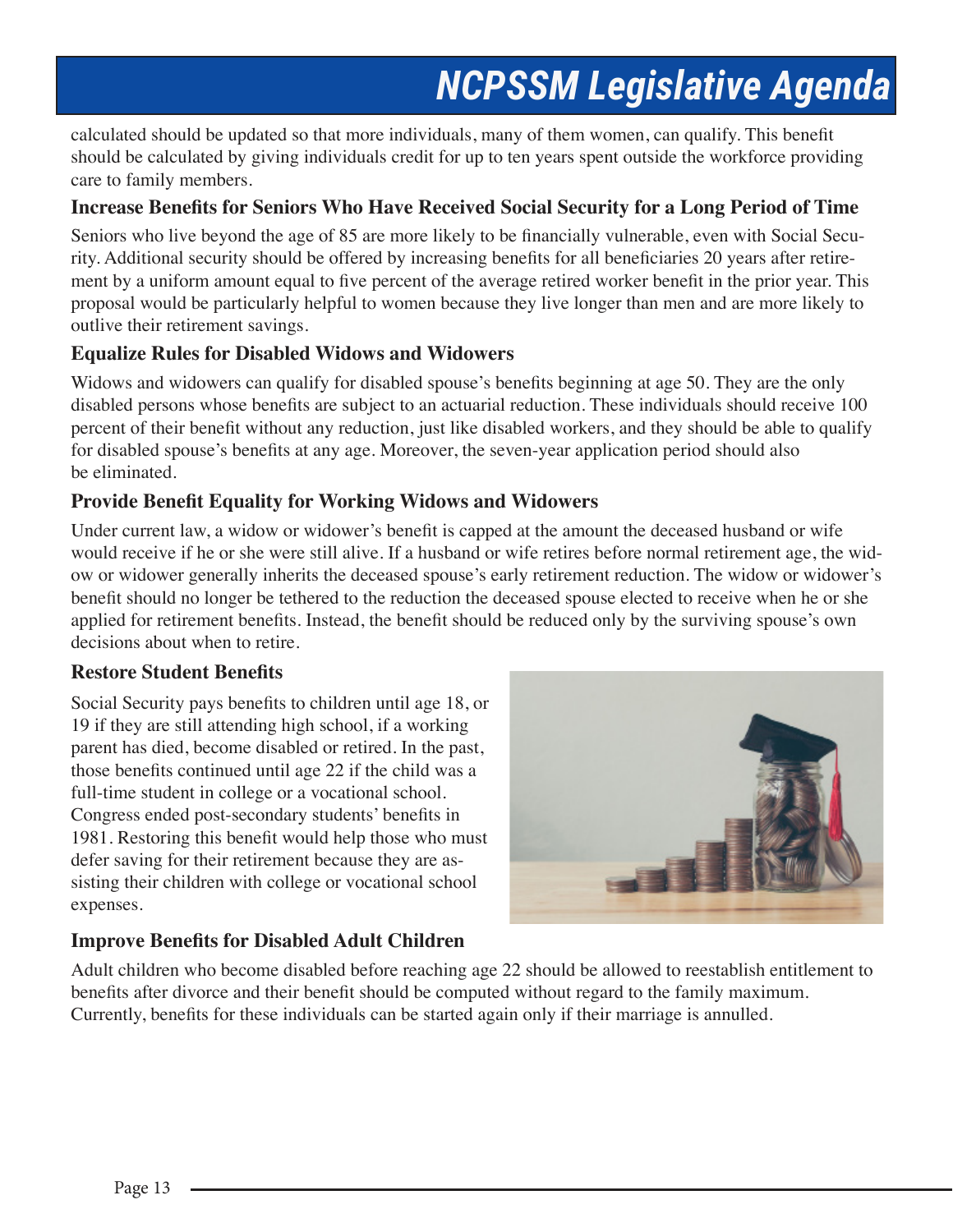### *Program Improvements*

#### **Reinstate Production and Delivery of the Social Security Statement**

Under current law, the Social Security Administration (SSA) is generally required to provide Social Security statements annually to all insured individuals age 25 or older who are not receiving Social Security benefits. Despite the unambiguous provisions of the law (section 1143 of the Social Security Act), SSA unilaterally discontinued production and delivery of the statements in 2011. For a time, the agency's plan was to provide statements to workers every five years. Now SSA provides statements only to individuals who are 60 or older and who are not receiving Social Security benefits, about 15 million individuals. At its peak, SSA was mailing about 130 million statements annually. Because these statements are so important in informing individuals of their rights under Social Security and in making sure that wages have been properly recorded, we believe that SSA should resume full production of the statements for all eligible individuals, with a possible exception for those who access their statements via SSA's online MySSA portal.

#### **Office Closures**

Since 2000, SSA has closed a total of 125 field offices nationwide. Along with these closures, SSA has eliminated nearly all small contact stations that it previously used to provide service to seniors in more remote and sparsely populated areas. The result has been a significant deterioration in the level of service it provides in its remaining field offices. Given the vital importance of local offices in providing the assistance that seniors and people with disabilities need to access benefits, we urge Congress to hold hearings that focus on office closures and how the fabric of SSA's network of local service delivery can be strengthened. The Appropriations Committees should carefully consider the allocation of resources made to the agency to assure that adequate levels of service can be maintained. In addition, Congress should enact legislation that would require SSA to follow specific guidelines when proposing to close or consolidate field offices.

#### **Review of Recent Regulations and Other Actions Related to Disability Adjudication**

Over the course of the past few years, and without regard to concerns expressed by disability advocates, SSA and others have issued several rule changes related to the adjudication of claims for disability benefits. Among these are rules that change the weighting of medical evidence provided by a claimant's treating physicians; rules related to submission of medical evidence by claimants and their representatives; rules requiring that all hearings before administrative law judges (ALJs) be held, at SSA's discretion, via video conferencing; the evaluation of pain when deciding whether an individual is disabled; and an executive order making significant changes to the procedures used by the federal government in selecting and hiring new ALJs. While the overall effect of these rule changes is not yet clear, their general thrust appears to militate against the interests of claimants. We believe these rule changes should be closely scrutinized by the committees of jurisdiction in Congress.

#### **Improved Service to Seniors Regarding Benefit Filing Issues**

Beginning around 2011, SSA decided to substantially curtail the advice it would provide to seniors who were struggling to decide when to apply for benefits. Known as "month-of-election," or MOE, SSA had prior to this time always provided guidance to prospective claimants on the complex ins and outs of deciding when to apply for benefits. With SSA no longer providing useful advice on these matters in local field offices, many seniors face the decision of when to apply with little or no meaningful guidance. And sadly, we now see retired agency employees benefitting from the knowledge vacuum thus created by training financial advisors on the intricacies of MOE. While future beneficiaries who can afford to pay for financial advice will learn when it is best for them to file for benefits, individuals without a professional advisor will have greater difficulty making an informed decision about when to file. That's why we urge Congress to hold hearings on this matter to encourage SSA to restore the practice of providing meaningful advice to seniors regarding their MOE.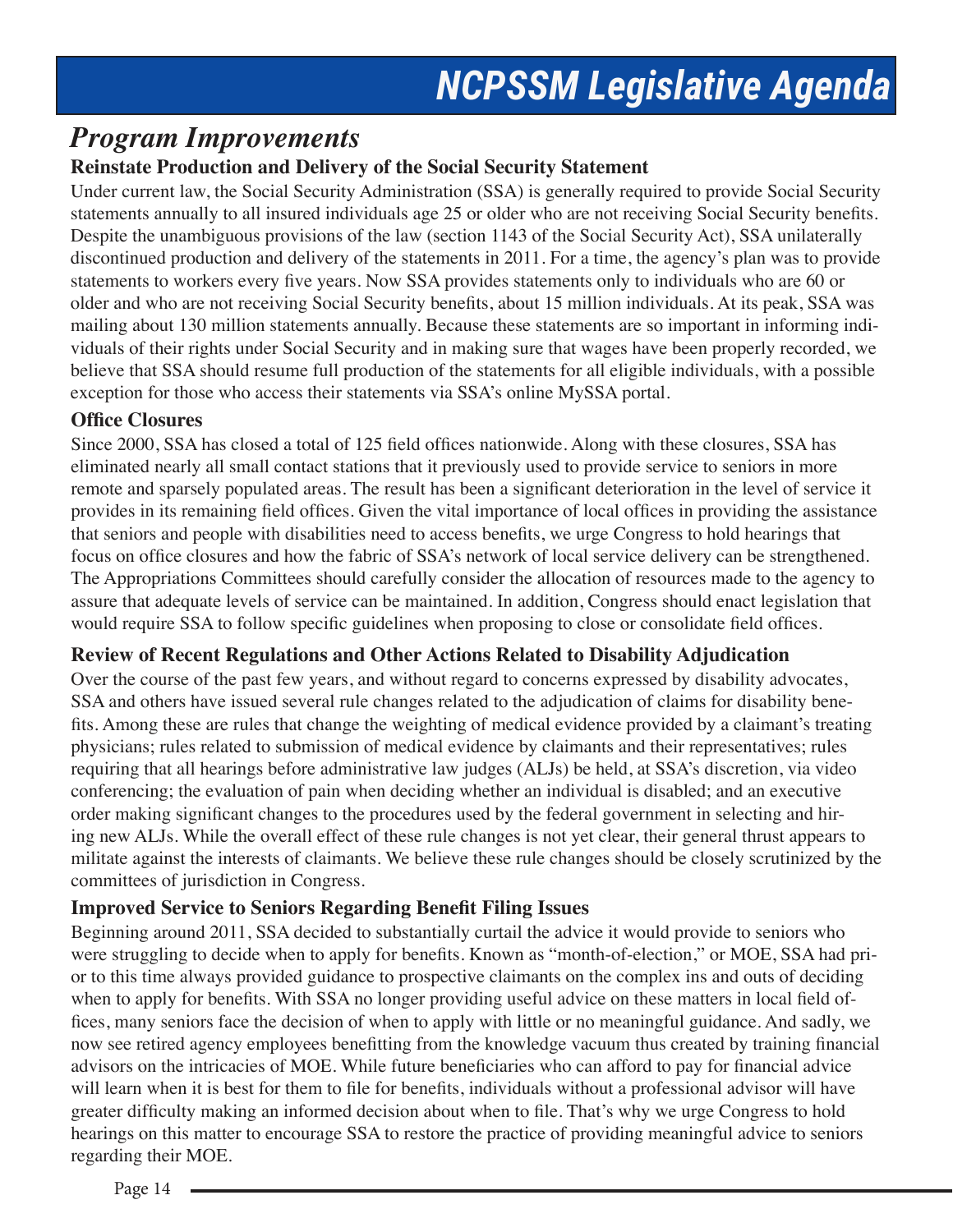#### **Strengthen Safeguards for Widows, Widowers and Surviving Divorced Spouses**

Since Congress eliminated several filing options in 2015, only widows, widowers, and surviving divorced spouses can limit the scope of their application so that it applies only to a single type of benefit to which that individual can qualify. If such individuals are eligible for benefits both on their own Social Security record and the record of a former spouse, they can choose the filing option that is most advantageous to them. For example, a widow might choose to receive benefits on her late husband's record at her full retirement age while deferring application on her own work record until she reaches age 70. These are complex issues that can be sorted out only with the help of staff at Social Security. And of course, there is the second step, which is to remember to apply at the appropriate time for the benefit that has been deferred. As recent audits have shown, some widows and widowers lose significant amounts of benefits when they make the wrong choice or fail to follow through on the second application. We urge the committees of jurisdiction in Congress to hold hearings that focus on these types of claims to determine whether there are options available to SSA to strengthen the protection provided to these claims.

### *Increase Program Revenue*

#### **Eliminate the Cap on Social Security Payroll Tax**

In 2019, only the first \$132,900 of a worker's wages are subject to the Social Security payroll tax. Eliminating this wage cap and modestly adjusting the benefit formula when determining benefits for high-wage earners would play a central role in strengthening Social Security's finances.

#### **Increase the Social Security Tax Rate by 1/20th of One Percent Over 20 Years**

A gradual increase in the Social Security payroll tax rate by a very small percentage to be phased in over a long period of time would significantly strengthen Social Security's long-term financial outlook and provide revenue for some of the benefit improvements discussed above.

### *Strengthen and Restore the Supplemental Security Income (SSI) Program*

The Supplemental Security Income (SSI) program provides vital and much needed economic security for 8.2 million low-income seniors and people with disabilities, including children with marked and severe functional limitations. Unfortunately, Congress has failed to keep the SSI program up-to-date for our nation's most vulnerable Americans who depend on SSI to meet their basic needs. The National Committee supports the following long-overdue improvements in this program:

#### **Increase the Income Exclusion**

Rules that disregard a portion of an individual's income when determining an individual's eligibility for SSI benefits have not changed in 46 years. Since 1972, the cost of living has risen more than 550 percent, but the "general income" exclusion (e.g. money received through means other than work) has remained constant at \$20 per month, while the monthly "earned income" (e.g. money received through work) exclusion is still \$65. The general income exclusion should be raised to about \$110 per month and the earned income exclusion should be increased to at least \$360 per month.

*The general income exclusion should be raised to about \$110 per month and the earned income exclusion should be increased to at least \$360 per month.*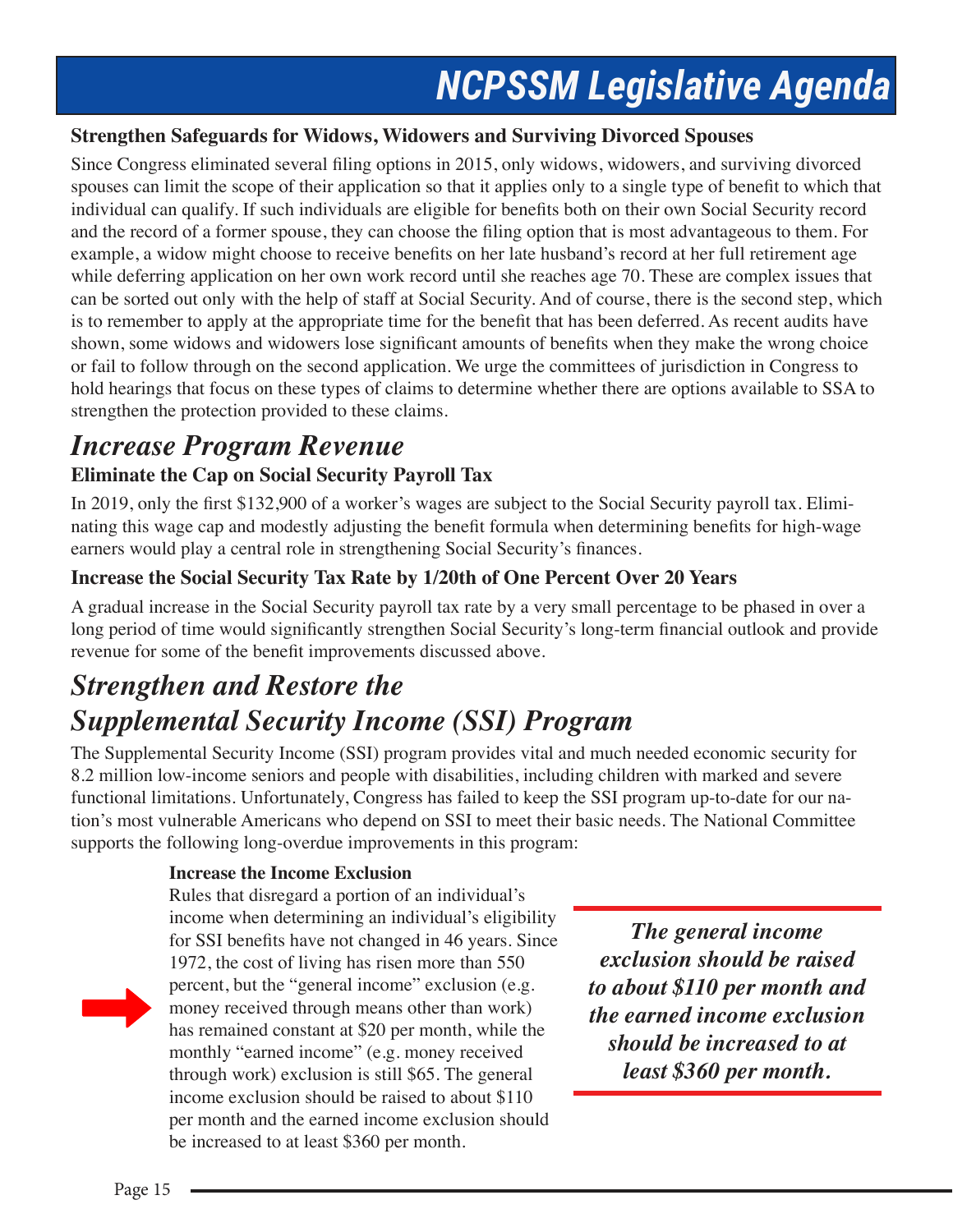#### **Increase the Asset Limit**

For decades, the SSI program asset limit has been set at \$2,000 for an individual and \$3,000 for a married couple. This unrealistic limit, which has been increased since 1972 by only 33 percent, prevents many truly needy people from qualifying for SSI. The asset limit should be increased to \$10,000 for an individual and \$15,000 for an eligible couple, which represent more realistic amounts for the purpose of planning for emergencies and other unexpected expenses.

#### **Eliminate the Reduction in Benefits for In-Kind Support**



SSI beneficiaries currently lose some of their benefits if they receive non-cash in-kind assistance, such as food and housing support. This provision is unfair to affected individuals and has proven to be enormously difficult for the Social Security Administration to administer. Eliminating this provision would make the program more consistent with America's family values and simplify administration of the program.

#### *Increase the Administrative Budget*  **Restore SSA Infrastructure to Appropriate Levels**

Over 67 million Americans are enrolled in programs administered by the Social Security Administration (SSA). This includes the Old-Age, Survivors program, the Disability Insurance program, and Supplemental Security Income (SSI). Budget cuts have forced SSA to operate at a reduced capacity, resulting in a disability claims crisis affecting almost one million individuals who are waiting an average of nearly 600 days for a hearing decision. SSA's staffing is low relative to demand for service, which is increasing significantly with the arrival of 77 million baby boomers, 10,000 of whom are reaching age 65 every day. Increasing the agency's budget must be a priority for fiscal year 2020. Illustrating the importance of better agency funding is the fact that, sadly, almost 10,000 individuals died in fiscal year 2018 while waiting for a decision on their claim for disability benefits.

### *No Privatization*

#### **Oppose the Privatization of Social Security**

In 2005, the American people and the majority in Congress rejected a proposal that would have privatized Social Security by diverting money out of Social Security and into private investment accounts. Since then, the proposal has disappeared from the public discussion surrounding Social Security. But some prominent leaders of the 116th Congress seem intent on dusting off this discredited concept. Private account proposals would worsen Social Security's long-term financing, reduce Social Security benefits for future retirees, trade Social Security guarantees for the volatility of the stock market and add trillions of dollars to the federal debt.

*Private account proposals would worsen Social Security's long-term financing, reduce Social Security benefits for future retirees...*

### *No "Fast-Track" or "Entitlement Commission" Approaches* **Oppose the Establishment of a Commission or Task Force to Address Social Security's Finances**

Under these scenarios a very small group of legislators and administration officials would write Social Security legislation which would then be fast-tracked through Congress on a limited time schedule with no opportunity to make amendments. Enacting restrictive timelines to limit debate, and prohibiting amendments to push through changes, ultimately disenfranchises the public and harms the political process.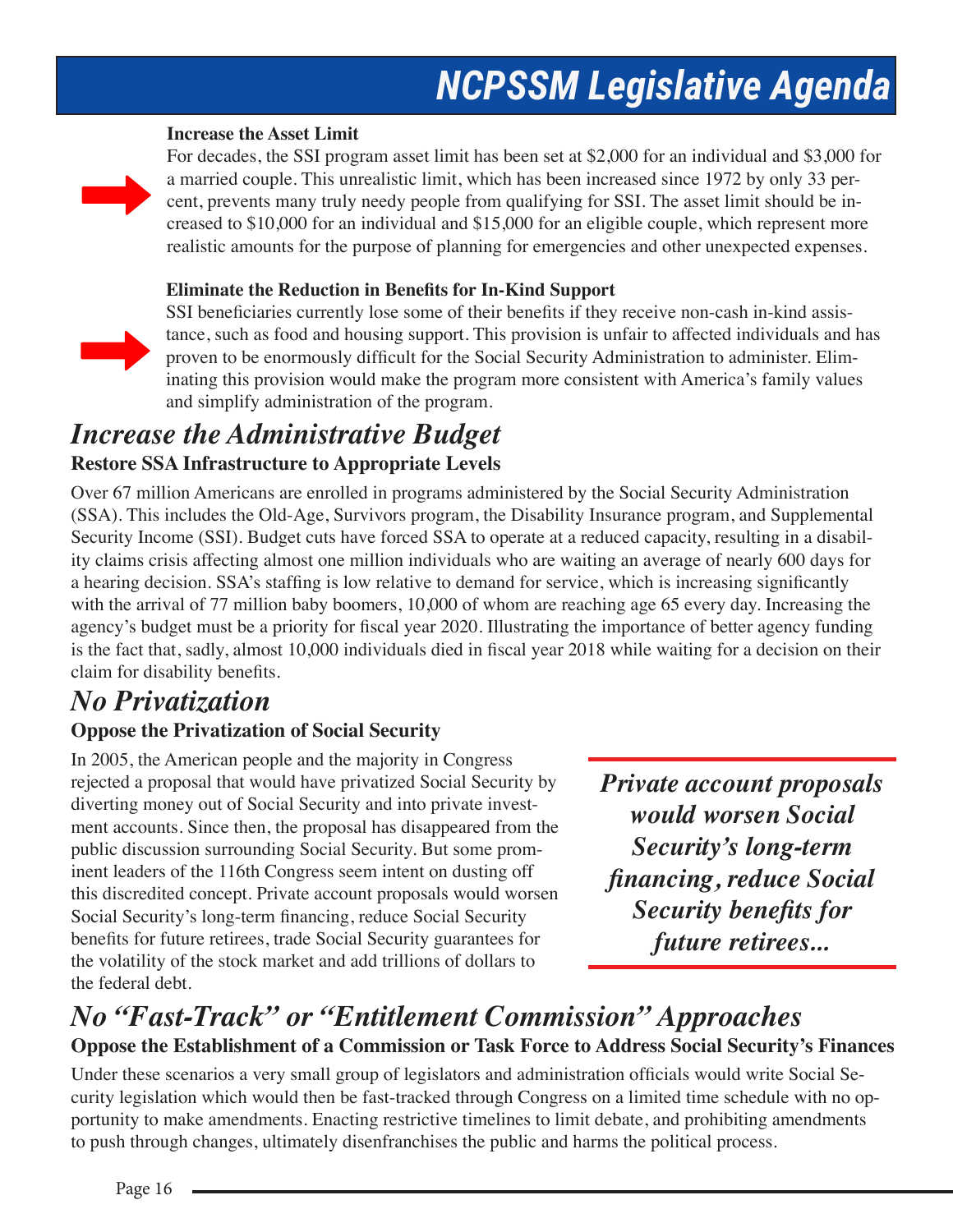### *Parity for Public Service Workers*  **Repeal the Government Pension Offset (GPO) and Windfall Elimination Provision (WEP)**

The GPO unfairly reduces the Social Security spousal and survivor benefits for government employees who earned pensions under a system not covered by Social Security. Lower-income women are disproportionately hurt by the GPO.

The WEP reduces the earned Social Security benefits of individuals who also receive a public pension from a job not covered by Social Security. It diminishes the promised protection of low-income earners by its universal application to any annuitant with less than 30 years of substantial Social Security earnings.

The GPO and WEP should be repealed or their reduction of public service retirees' Social Security benefits should be mitigated.

# **Women's Retirement Security**

Due to persistent pay discrimination, part-time jobs and time away from the workforce for family caregiving, the average income for older women is less than for men. That's why women have lower average Social Security and retirement benefits than men.

As a result, women who are only eligible for Medicare, and not Medicaid, spend a high percentage of their income on out-of-pocket health care costs. Beneficiaries are responsible for premiums, deductibles, coinsurance and copayments on most services with no catastrophic cap, as well as for the cost of drugs when they reach the Part D prescription drug coverage gap. Medicare beneficiaries also pay premiums for supplemental Medigap insurance or retiree health coverage, and for health care services not covered by Medicare. These uncovered services include vision, dental and hearing services, as well as long-term custodial care. According to the Centers for Medicare and Medicaid Services' Medicare Current Beneficiary Survey, outof-pocket spending in 2013 for Medicare beneficiaries was \$6,164 for women compared to \$5,129 for men.

While Medicare has provided five decades of health and economic security to seniors and people with disabilities, the program has been especially vital to women because:

- More than half of Medicare's nearly 60 million beneficiaries are women; for beneficiaries 85 and over, nearly 70 percent are women.
- Women live longer than men and are more likely to suffer from three or more chronic conditions including arthritis, hypertension and osteoporosis.
- More women than men suffer from physical limitations and cognitive impairments that limit their ability to live independently.
- Women have lower incomes than men.

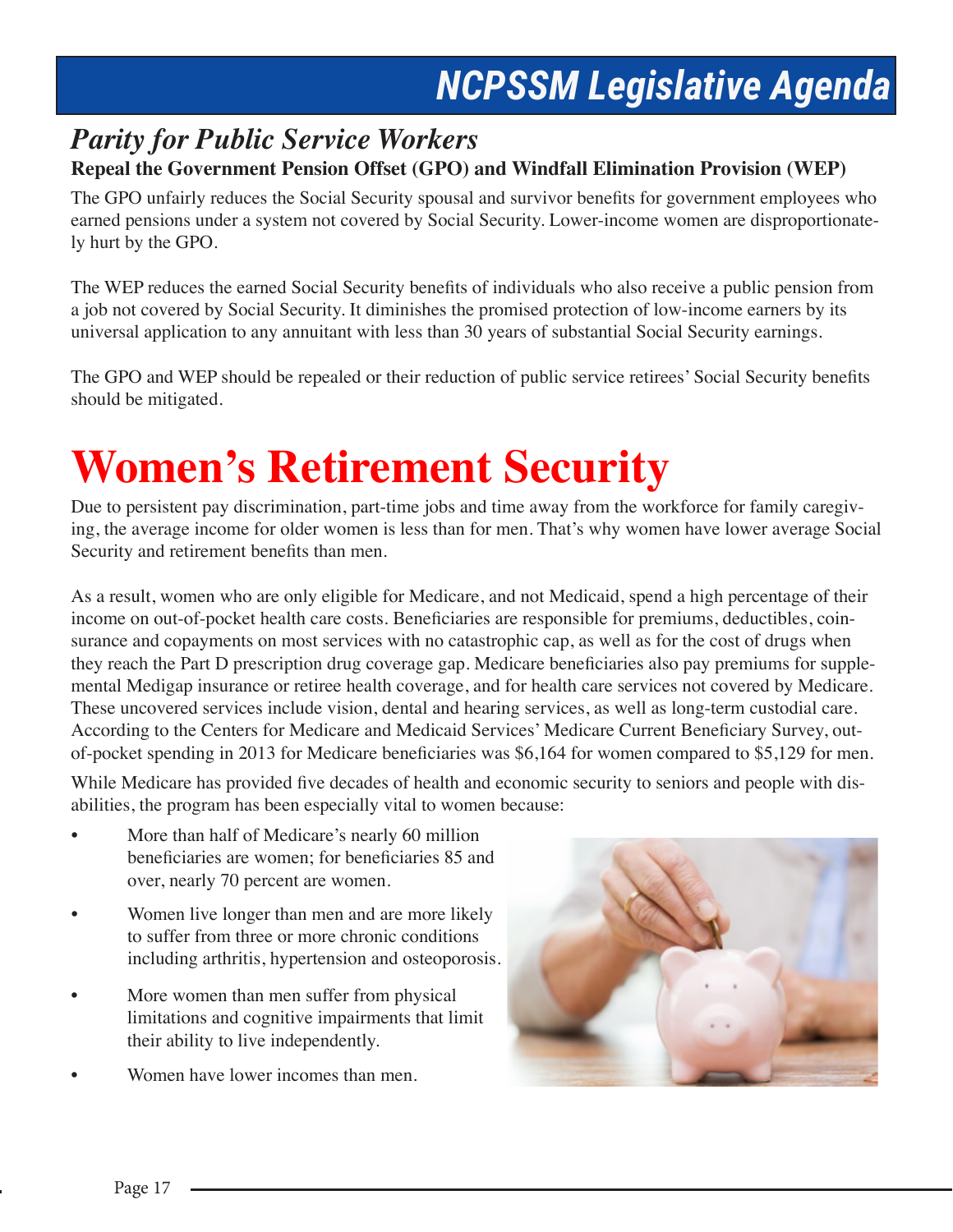#### **Women Would Benefit from the Enactment of Several Medicare Proposals, Including:**

- Adding a catastrophic cap on out-of-pocket expenses.
- Providing hearing, dental and vision benefits to Medicare beneficiaries.

• Building on provisions in the Affordable Care Act that will provide better care to Medicare beneficiaries by preventing disease and disability and expanding coordination of care for beneficiaries with multiple chronic conditions. The ACA has already helped millions of women who are Medicare beneficiaries by providing them access to preventive screenings -- with no deductibles or copayments -- including mammograms, cervical cancer tests and bone density measurements.

- Generating greater savings on the cost of prescription drugs by:
	- Allowing Medicare to negotiate drug prices with manufacturers.
	- Allowing Medicare to receive the same rebates as Medicaid for brand name and generic drugs provided to beneficiaries who are dually-eligible for Medicare and Medicaid or who receive the Part D Low-Income Subsidy.
	- **Promoting lower drug costs by providing for faster**  development of generic versions of biologic drugs, and prohibiting "Pay-for-Delay" agreements between brand name and generic pharmaceutical companies that delay entry of generic drugs into the market.



#### **Long-Term Services and Supports (LTSS)**

Since women live longer on average than men, they are more likely to be widowed and to live alone. In addition, women represent over 70 percent of Medicare beneficiaries living in nursing homes and other facilities. Because Medicare's coverage of long-term care services is very limited, many women have high or unaffordable out-of-pocket costs if they cannot live independently or need care for long periods of time. The cost of long-term services and supports is high, and out of the financial reach of many older women. On average, a semi-private room in a nursing home costs over \$89,000 a year, assisted living over \$48,000 a year, and home health aide services over \$50,000 per year. As a result, most women who need long-term services and supports are compelled to impoverish themselves to become eligible for Medicaid LTSS benefits.

The Senate Majority is likely to reaffirm their support for lowering the federal payment to state Medicaid programs by block granting the program or capping payments on a per-beneficiary basis (per capita caps). These proposals would force states to cut Medicaid LTSS service, quality and eligibility for the most vulnerable of our senior population, particularly women.

Lawmakers should legislate solutions to meet the rising demand for LTSS, including the development of a new national LTSS social insurance program, which would decrease the strain on American families.

#### **Income Security**

The retirement challenges facing millions of American women are compelling. On average, women live longer than men, yet their lifetime earnings are generally lower. Pay inequity while they're working and inadequate benefits once they retire means millions of women face retirement insecurity in their old age.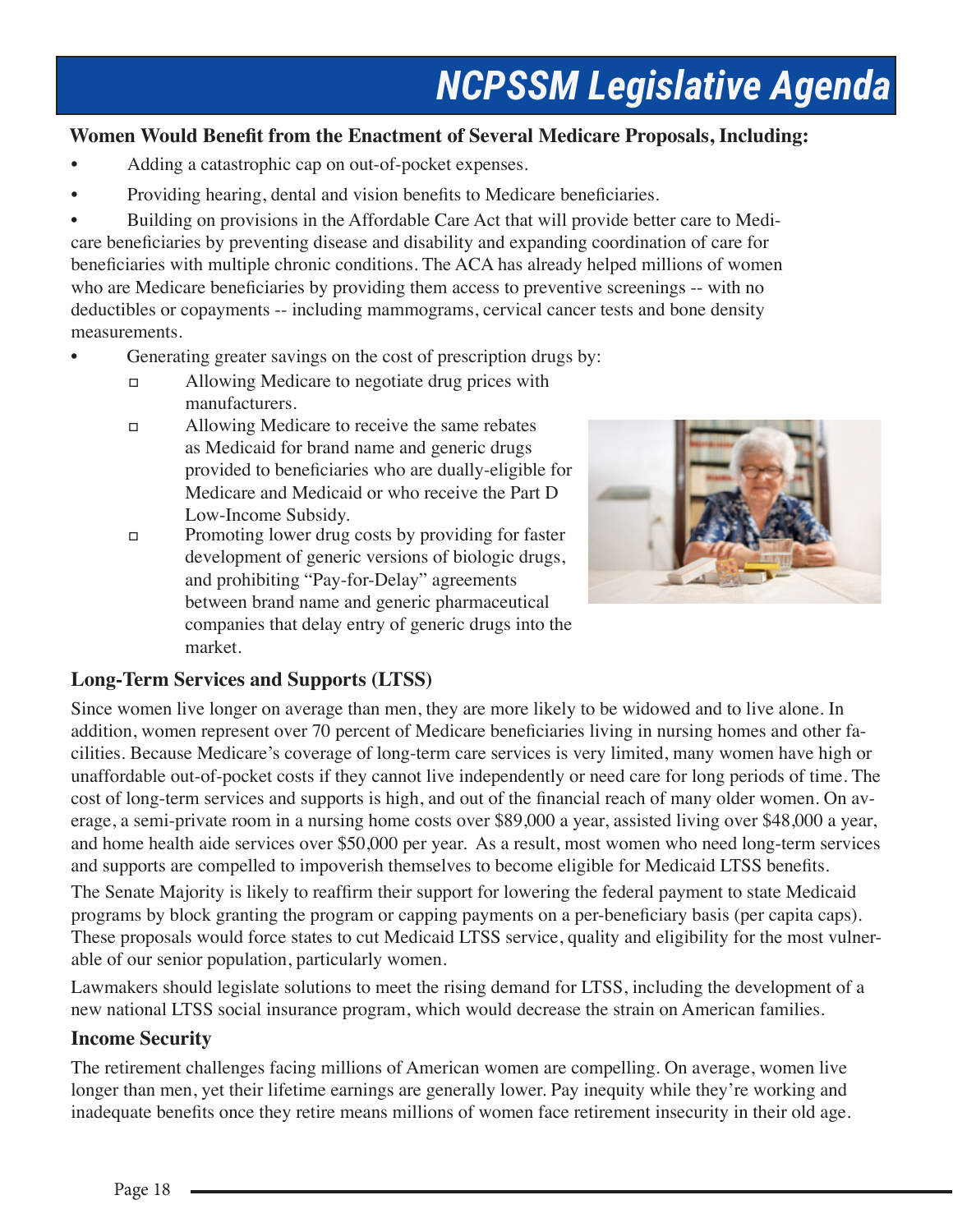As a result, women depend substantially in retirement on the benefits they receive from Social Security. Benefits last a lifetime and unlike many pensions, are adjusted for increases in inflation. In 2018, 46 percent of elderly unmarried women receiving Social Security relied on it for 90 percent or more of their total income.

Women deserve an adequate retirement income whether a work life is spent in the home, in the paid workforce, or a combination of the two. The National Committee supports improving benefit equity and safeguarding benefits for women by enacting several important changes to Social Security including: providing a caregiver credit, strengthening the cost-of-living adjustment, increasing benefits for seniors who have received Social Security for a long period of time, improving survivor benefits, providing benefit equity for working widows and widowers and restoring student benefits.

#### **Ending Gender Wage Discrimination**

The economic inequalities faced by women continue to threaten their retirement security because they have generally worked for lower wages due to persistent gender wage discrimination, leading to a smaller Social Security benefit. While Congress passed the "Equal Pay Act" in 1963 to address gender wage discrimination, women continue to make only 77 cents on the dollar compared to men.

Congress should strengthen and reform the "Equal Pay Act" by putting an end to pay secrecy, strengthening workers' ability to challenge discrimination and bringing equal pay law into line with other civil rights laws.

# **Older American's Act**

"Older Americans Act" (OAA) programs provide local services and assistance at the community level to help seniors live with independence and dignity in their own homes within their own communities. These services save lives, preserve families and reduce demand for more costly hospital and institutional care paid for by Medicare and Medicaid. However, funding for the OAA has not kept pace with inflation or population growth and eligible seniors face waiting periods for some services in most states.

#### **Reauthorize the Older Americans Act and Increase Funding**

Congress should reauthorize the vital services and assistance provided by the OAA before the law's current authorization expires at the end of fiscal year 2019. Substantial, across-the-board increases in authorization levels and appropriations are needed in federal funding for OAA programs for a rapidly increasing frail, older population who are most in need of services, and for 77 million baby boomers who are reaching retirement age. In addition to keeping pace with inflation in the future, congressional appropriators need to make up for past years of cuts in OAA services resulting from federal funding not keeping pace with inflation.

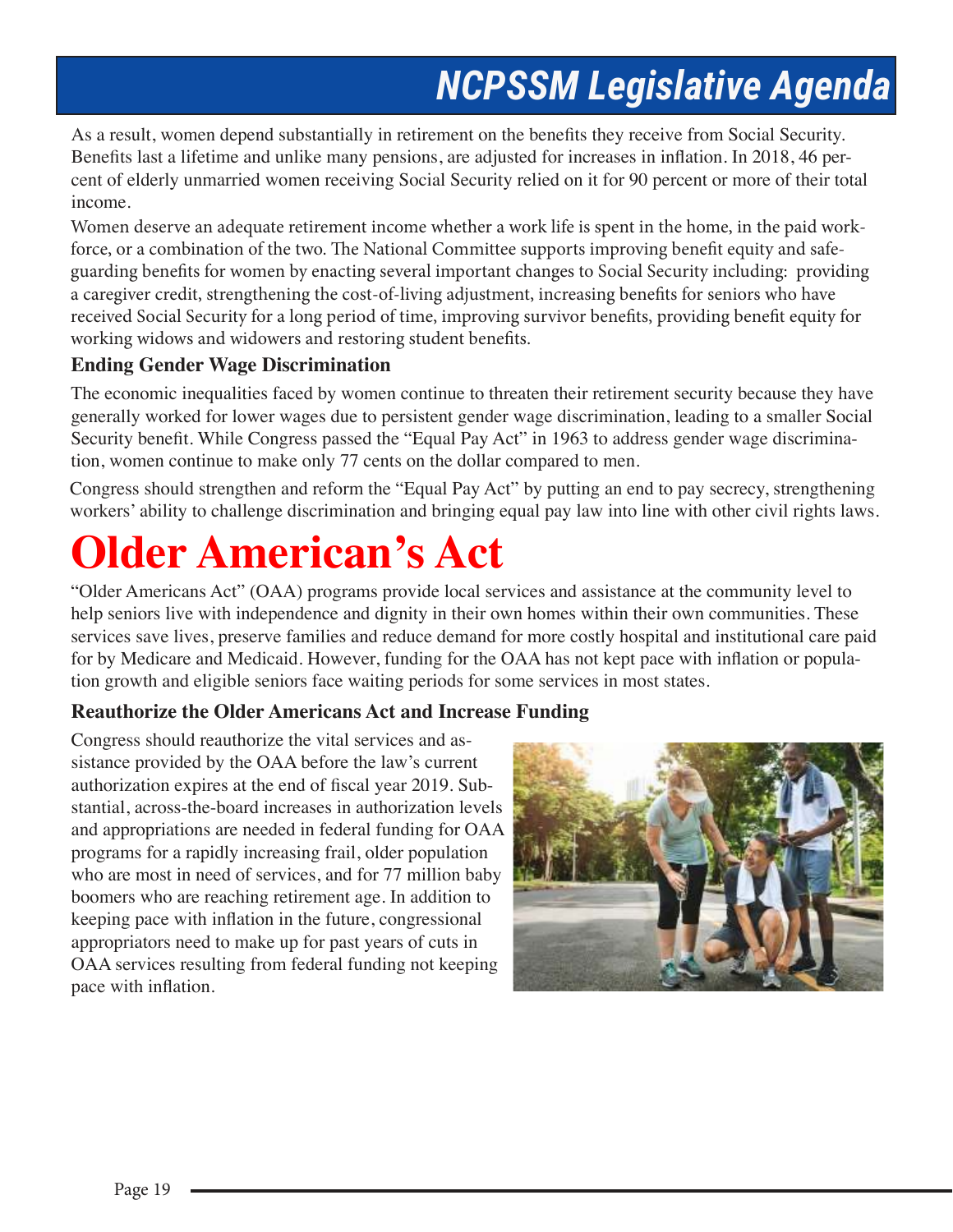## **Alzheimer's Disease**

The number of people suffering from Alzheimer's disease or a related dementia is expected to skyrocket over the next few decades because many people are living longer, and the incidence of Alzheimer's disease increases with age.

#### **Funding for Alzheimer's Disease Research**

Meeting the challenges that Alzheimer's disease presents and lessening the economic impact it has on families and government programs requires investing more federal funds in Alzheimer's disease research in order to find a cure and/or a way to slow down the progression of the disease. We should build on the fiscal year 2019 increase of \$425 million, which brought National Institutes of Health (NIH) funding for Alzheimer's disease/ dementia research to \$2.34 billion annually. Increasing research funding would save millions of lives and curb rising Medicare and Medicaid costs associated with Alzheimer's disease and other dementias.



#### **Treating and Curing Alzheimer's Disease**

In addition to increased NIH research funding, we support proposals to provide testing for cognitive impairment in the Medicare Initial Preventive Physical Examination and Annual Wellness Visit, to establish Medicare payments that incentivize the detection and early diagnosis of Alzheimer's disease, provide training and support services for family members and caregivers and provide technical assistance to public health departments to focus on increasing early detection, diagnosis and education efforts.

# **Conclusion**

Americans of all ages and political persuasions overwhelmingly support the social insurance system and safety net programs that have protected generations of seniors, workers with disabilities, survivors and children. However, growing income inequality and declining employer-sponsored retirement and health benefits mean that protecting and improving the social insurance safety net is even more essential than ever to keeping middle- and working-class Americans out of poverty. The National Committee to Preserve Social Security and Medicare urges the 116th Congress to protect, improve and strengthen Social Security, Medicare, Medicaid and the Older Americans Act for current and future generations.